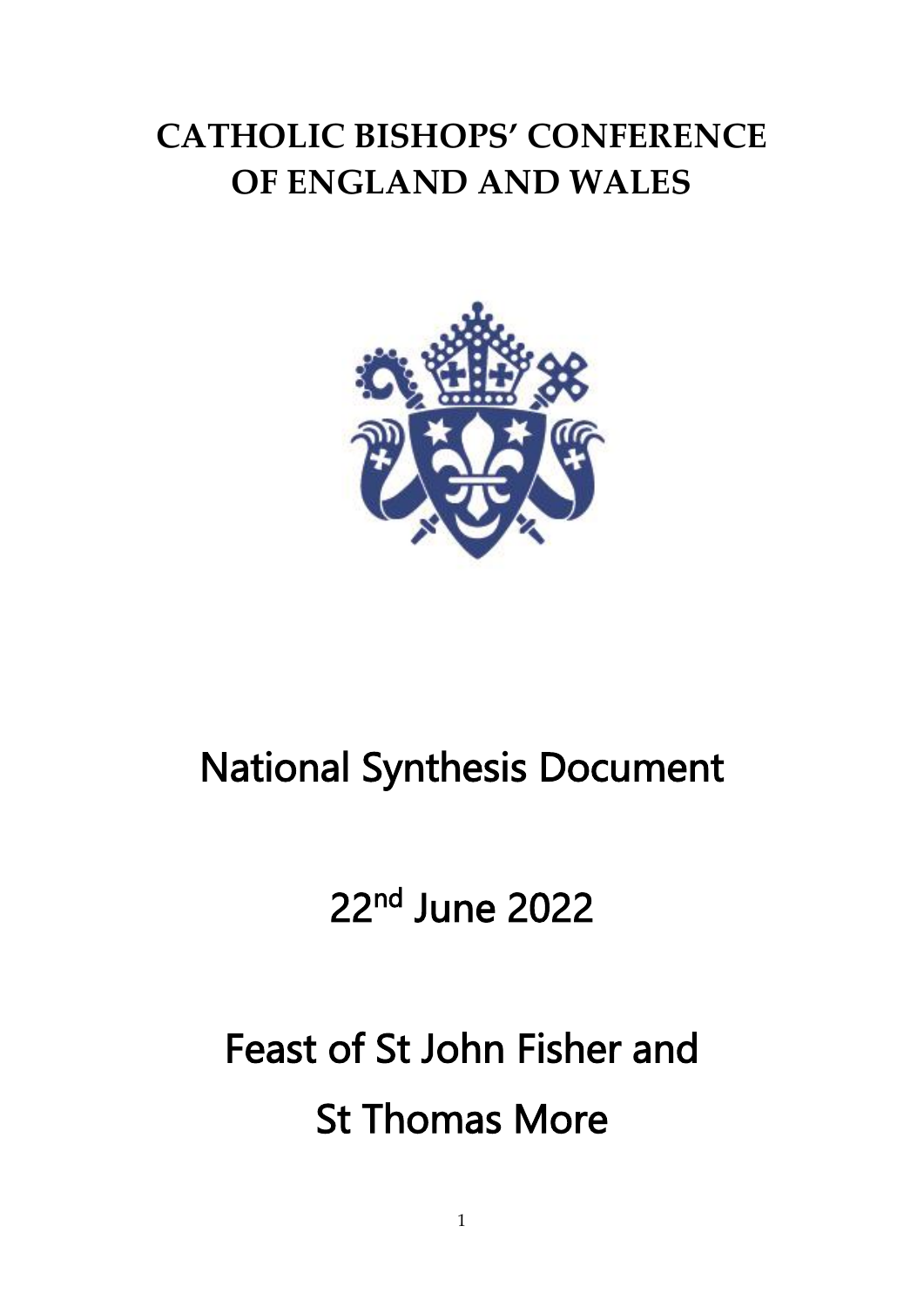### **INDEX**

| I            | Introduction                                                       |                                                                                                                                                            | $3 - 4$                                      |
|--------------|--------------------------------------------------------------------|------------------------------------------------------------------------------------------------------------------------------------------------------------|----------------------------------------------|
| $\mathbf{I}$ | The People of God and the Pandemic<br>The Experience of the Synod  |                                                                                                                                                            | $5 - 6$<br>$7-9$                             |
| Ш            |                                                                    |                                                                                                                                                            |                                              |
| IV           | A wounded Church called to conversion                              |                                                                                                                                                            | $10 - 15$                                    |
|              | i)<br>$\mathbf{ii}$<br>iii)<br>iv)<br>V)<br>vi)                    | A Church that embraces<br>Priests who enable<br>The Church as other<br>The Art of Accompanying<br>The desire to be formed<br>The call to communicate       | 10<br>11<br>11<br>12<br>14<br>14             |
| $\mathbf V$  | <b>Truth, Mercy and Welcome</b>                                    |                                                                                                                                                            | $16-22$                                      |
|              | <b>Marginalised Groups</b>                                         |                                                                                                                                                            |                                              |
|              | i)<br>$\mathbf{ii}$ )<br>iii)<br>iv)<br>V)<br>vi)<br>vii)<br>viii) | Women<br>LGBTQ+<br>Young People<br>Divorced and Remarried<br>The Traveller community<br>Those with additional needs<br>People of colour<br>Traditionalists | 17<br>18<br>19<br>20<br>20<br>21<br>21<br>21 |
| VI           | Towards a synodal Church                                           |                                                                                                                                                            |                                              |
|              |                                                                    | <b>In England and Wales</b>                                                                                                                                | $23 - 26$                                    |
| <b>VII</b>   | Conclusion                                                         |                                                                                                                                                            | 27                                           |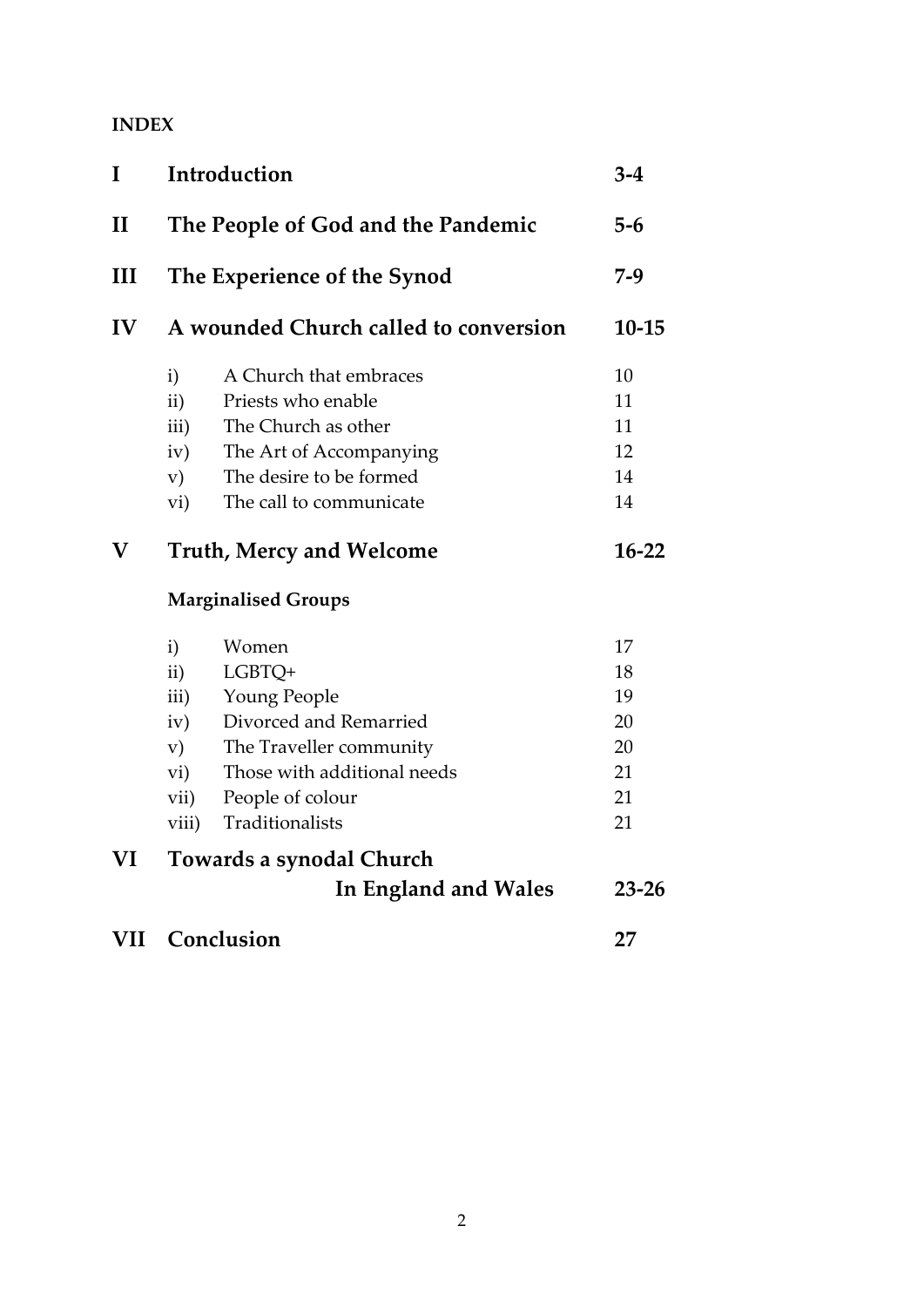"But from there you will seek the Lord your God and you will find him, if you search after him with all your heart and with all your soul."

*Deuteronomy 4:29*

### **I INTRODUCTION**

- 1. This synthesis describes the diocesan phase of the synod on synodality between November 2021 and March 2022, seeking to capture the essence of what emerged from the unprecedented participation by the People of God in England and Wales in a world-wide synod process. It is drawn from over 700 pages of reports from the dioceses and other church organisations, associations and movements that were sent to the national synthesis team.
- 2. We use here the term "People of God" as the Church understands it. Entry into the People of God is by faith and Baptism (CCC 784) which confers on all members the anointing with the Holy Spirit and a participation in the "offices of Christ" as priest, prophet and king. In the teaching of *Lumen Gentium*, this includes all the baptised, no matter their state or vocation within the Church. Bishops, priests, deacons, those consecrated to God through vows and all the lay faithful constitute the one People of God called into the living Church, animated by the Holy Spirit, united together in the Body of Christ, with Christ as its head (CCC 788).
- 3. The Church at the start of the synod was still living with Covid-19 and its effects. This to a large extent conditioned levels of participation and methods chosen, and was in the foreground of the synodal conversations. Our report begins in the story of the pandemic, before going on to describe the experience of the synod itself. The remaining sections of the report – "A Wounded Church called to Conversion", "Truth, Mercy and Welcome" and "Towards a Synodal Church" – seek to capture what emerged from the synod reports so that what the People of God have voiced may be offered to the wisdom of the universal Church as it embarks on the next, continental, phase of the synod process.
- 4. We have sought to capture common notes struck across the reports as well as minority or marginal views that occur often enough to be worthy of mention. We have paid attention to surprising or striking elements in the reports, often where views are especially heartfelt; and where possible have used attributed quotes from the reports to capture the "jewels" that the Spirit may be offering our Church through the voice of God's faithful in these islands. While seeking to synthesise without making theological judgements, we have practised discernment by listening, prayer and reflecting on the diocesan submissions. This process has allowed us to identify, in the final part, the new horizons we see the Spirit opening for our Church through the synod pathway.
- 5. Despite the many obstacles and resistances which the synod has faced at all levels of the Church, and notwithstanding the low levels of participation, it has been a *kairós*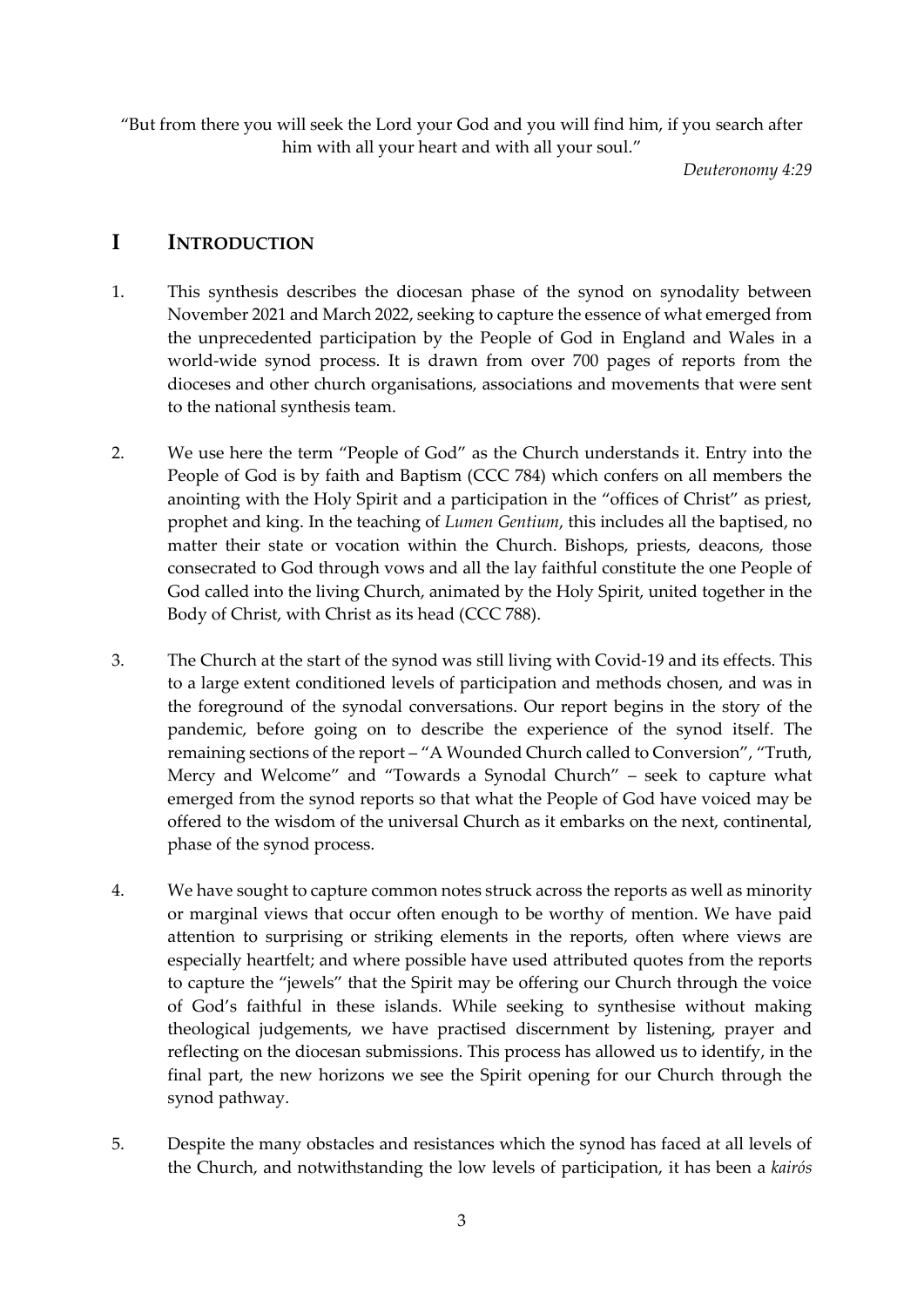for the people who have engaged in the process, allowing them to dream of a better future and a renewed understanding of the Church. What emerges is a dream of a loving, merciful, familial and missionary Church in which all are involved, a synodal Church open to the guidance of the Spirit that is better able to build the Kingdom of God in these islands.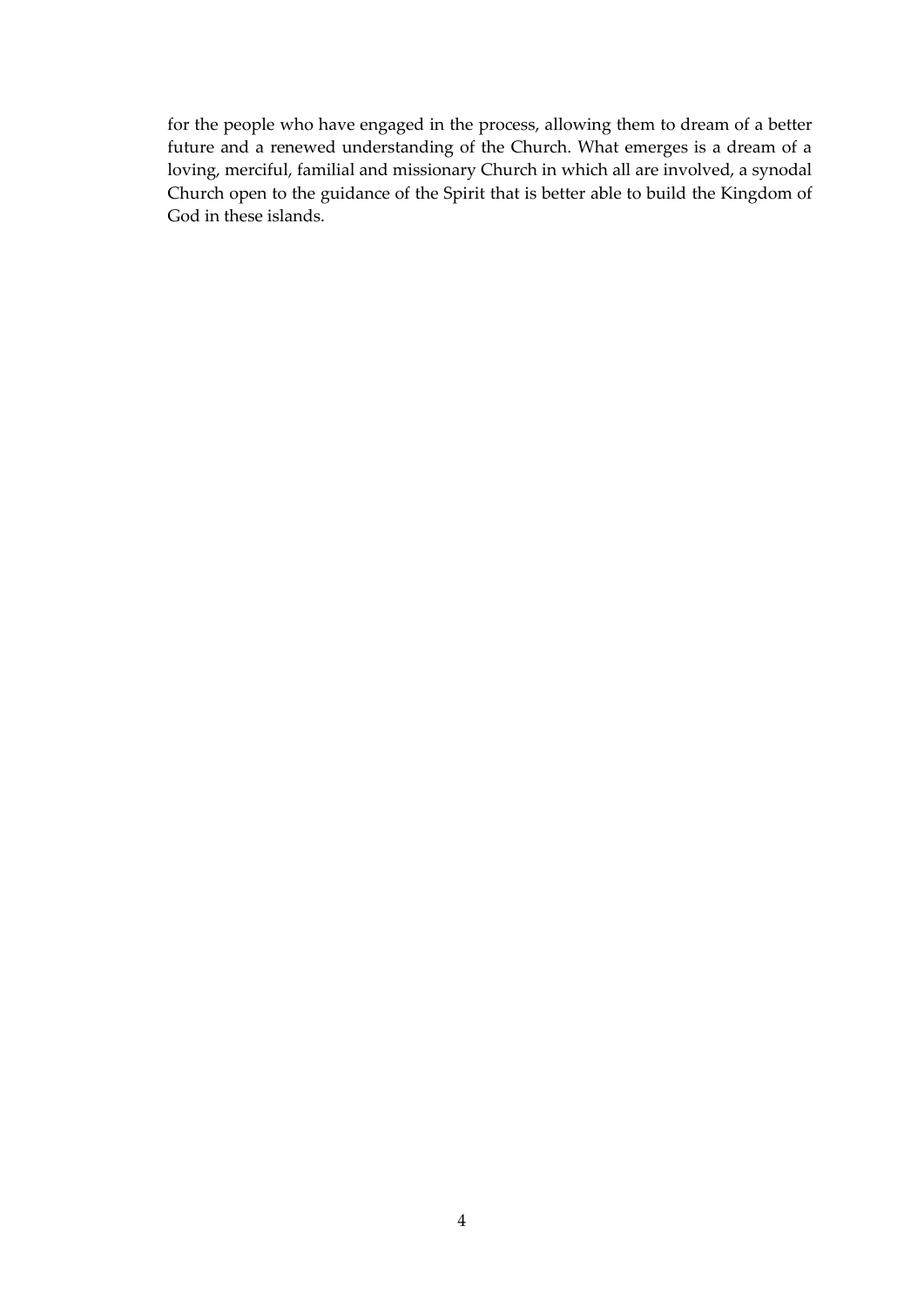## **II THE PEOPLE OF GOD AND THE PANDEMIC**

- 6. The paradox of a call to come together at a time of fearful self-isolation is one that the reports highlight, but not always negatively. Although a time of suffering and loss, the pandemic surfaced deeper issues to be faced, enabled a new sense of communion, and created space for deeper reflection.
- 7. Unable to participate physically in liturgies and sacraments, people valued afresh the physicality of the sacramental life of the Church. Benefitting from the sudden space to reconnect with God, creation and loved ones, people grew closer to Jesus Christ and to each other. "There were new ways to be close to God and others; though we couldn't see others, we found new ways to connect. Mass 'attendance' increased. We prayed more. We had more time in our day. We saw a lot of sharing and much good."<sup>1</sup> Separation from parish life led paradoxically to greater participation in the broader life of the Church, which opened new horizons.
- 8. People are grateful to the Church and its ministers for sustaining them during that time. There is praise for parishes that found ways to accompany their communities, and for schools that continued to teach and reach out, including to their many non-Catholic student families. As parish life moved online, meetings for prayer, bible study, talks, retreats and spiritual conversation created new bonds of belonging. Social media groups kept people in touch with each other and were used to organise help for the vulnerable and isolated. Many ask that the Church's new online presence not be lost, for example by continuing to livestream Mass for the housebound. The pandemic also revealed distance and dysfunction, loneliness and disconnection. The sense of being alone and abandoned was felt especially by those without access to smartphones and the internet.
	- 8. Shared vulnerability called forth a new consciousness of mutual dependence and belonging, expressed in charity and gratitude. The care and compassion shown by a Church that goes out, attentive to need, was often remarked on in the synodal conversations as the great gift of the pandemic that must not now be squandered. People saw how the Church is called to be: more missionary and merciful, "a Church of bridge builders rather than castle defenders", 2 to have an "impact on our outreach in the parish and society". <sup>3</sup> The experience of deeper communion, "much more evident during the pandemic," left people wanting to 'walk together' more.<sup>4</sup> "The pandemic taught us the importance of others, of their company, compassion and love". <sup>5</sup> The Church must continue to reflect on the experience of Covid in order "not to lose what

<sup>1</sup> Diocese of Brentwood

<sup>2</sup> Diocese of Menevia

<sup>3</sup> Diocese of Leeds

<sup>4</sup> Archdiocese of Southwark

<sup>5</sup> Archdiocese of Westminster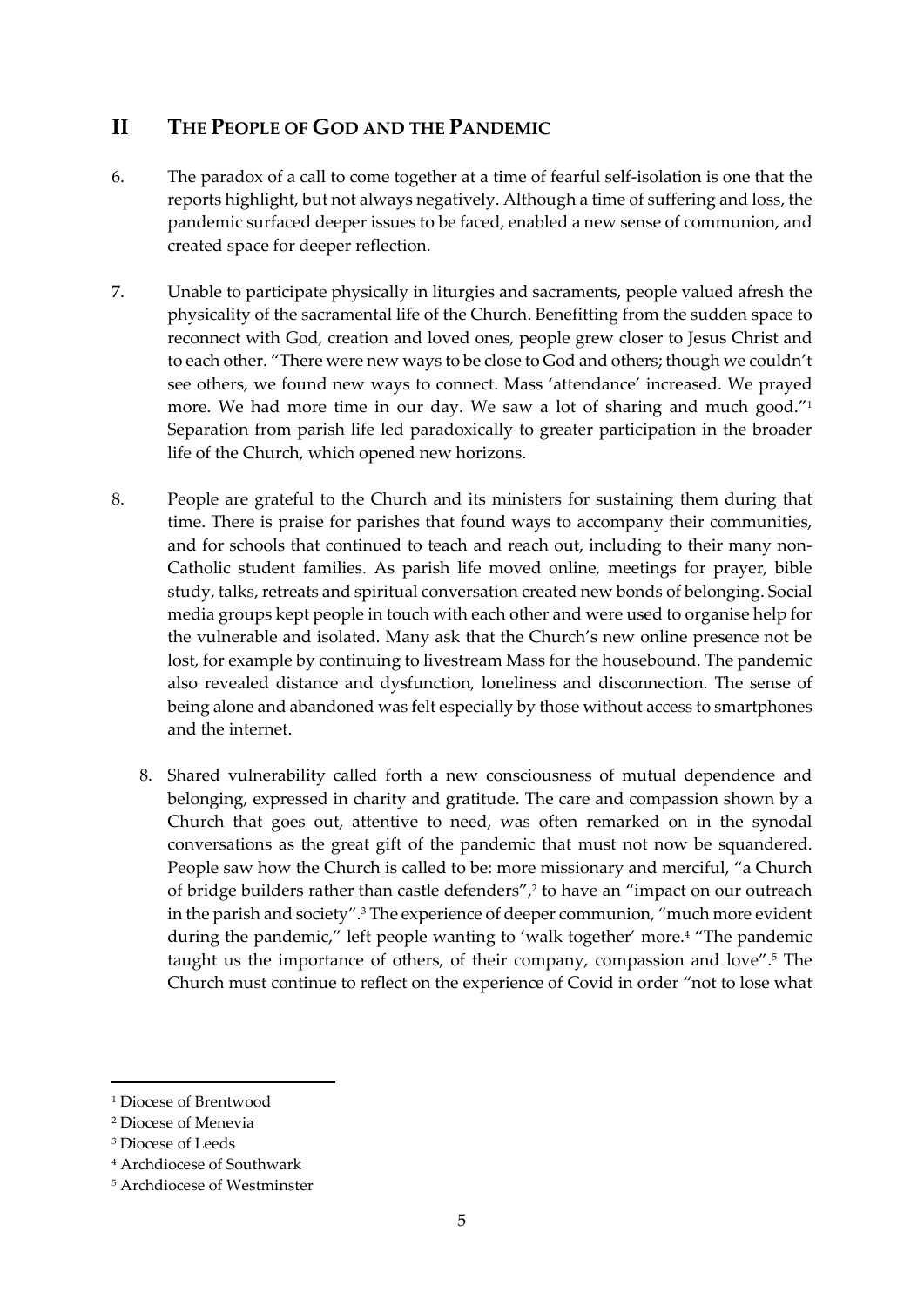has been learned." <sup>6</sup> This was the gift of the synod conversations, which were "a catharsis, a real contribution to the recovery after lockdown". 7

<sup>6</sup> Diocese of Brentwood.

<sup>7</sup> Archdiocese of Westminster.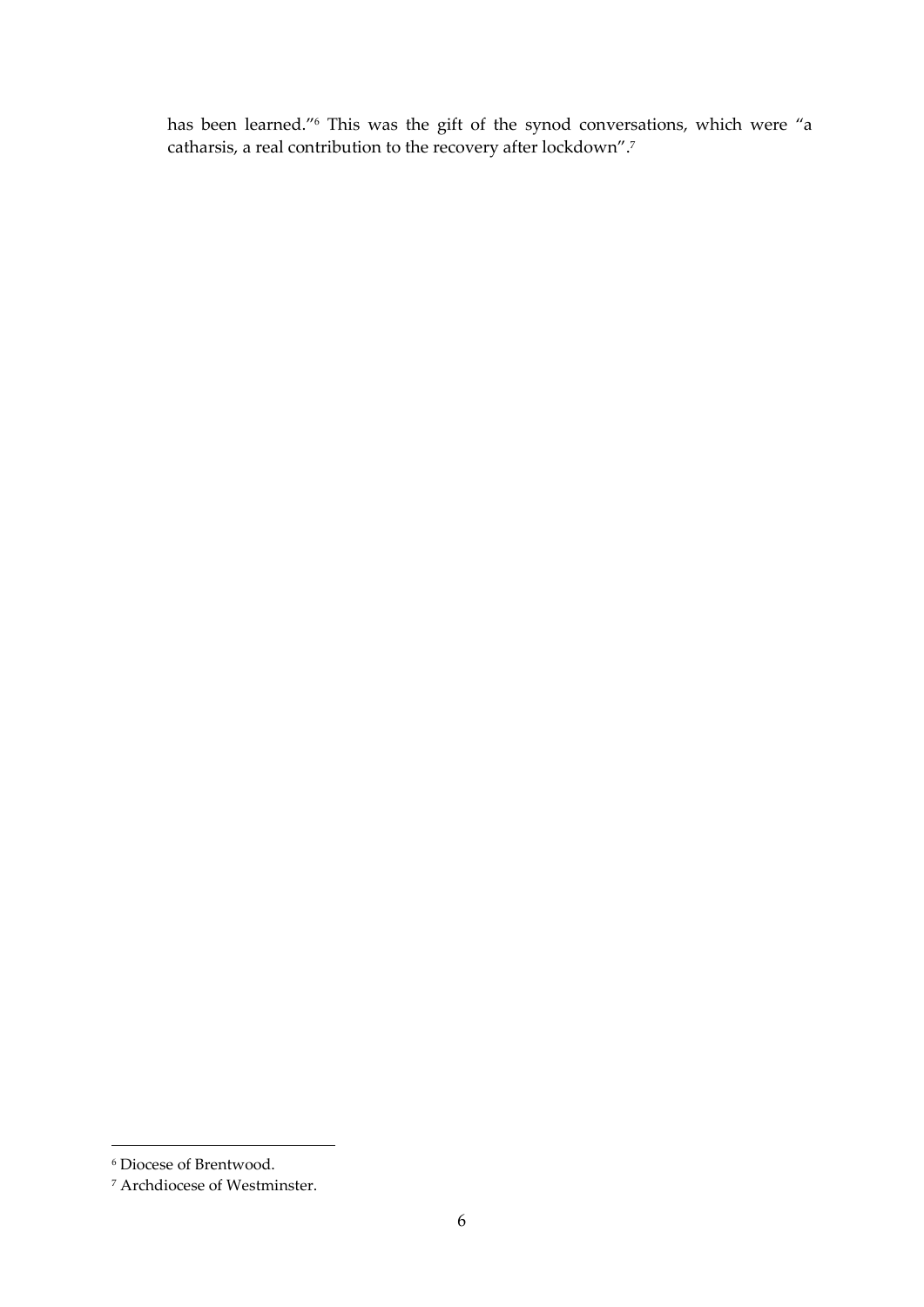## **III THE EXPERIENCE OF THE SYNOD**

- 10. To many of those taking part the synod was a revelation. People remarked on the novelty of speaking freely and being heard in organised conversations that were openended and attentive to the movements of the Spirit. They spoke of how, after decades of churchgoing, they had been asked to speak for the first time. In listening, people experienced new closeness to others; in being listened to, many discovered they belonged. The synod meetings "opened up deep reflection, longing, and for some a range of complex emotions from anger to hurt."<sup>8</sup>
- 11. Some dioceses invested considerable resources of time and people into the synod process, organising trainings and webinars, and creating networks of lay facilitators to guide meetings. Many offered training in the art of spiritual conversation and synodal methods to facilitators and parish delegates, as well as resources to help ensure that the meetings used a synodal process, framed by silence, prayer and the Word of God, in which all had the opportunity to speak while others listened attentively. In other dioceses there was less enthusiasm and sometimes reluctance, and in some quarters, hostility and resistance. In a few instances the experience was impoverished by the methods chosen. Group conversations that included silence, prayer and scripture led to a deeper and richer experience, as well as much better material for discernment, which is reflected in the reports.
- 12. Some dioceses on the other hand chose to make use of questionnaires or surveys, for people to complete individually in their own time either on paper or via opinionsurvey technologies, which were then analysed in data processing software. Where this was the main method deployed, the experience was felt to be considerably poorer than in dioceses where people assembled in groups for spiritual conversation.
- 13. Levels of participation were not always noted. Dioceses that reported numbers did so often in terms of the percentage of institutions taking part. The highest reported parish engagement was 93 per cent, while the lowest was 34 per cent. At the time the listening process began in Autumn 2021, when public worship was still subject to government restrictions and the nation grappled with a new strain of Coronavirus, the Bishops' Conference recorded a Mass-going population in England and Wales of just 370,000. Extrapolating from the reports that under 10 per cent of that population took part in some way in the synod, we estimate that around 30,000 people in total took part.
- 14. Liverpool archdiocese was exceptional in having held a diocesan synod prior to the start of the synod on synodality. The experience of the first, and the further engagement through the second, revealed

*… a hunger amongst the people of the archdiocese to be listened to. It is clear they want their voice heard. No longer is it possible to expect people to be silent. The wide variety of opinions* 

<sup>8</sup> Diocese of Clifton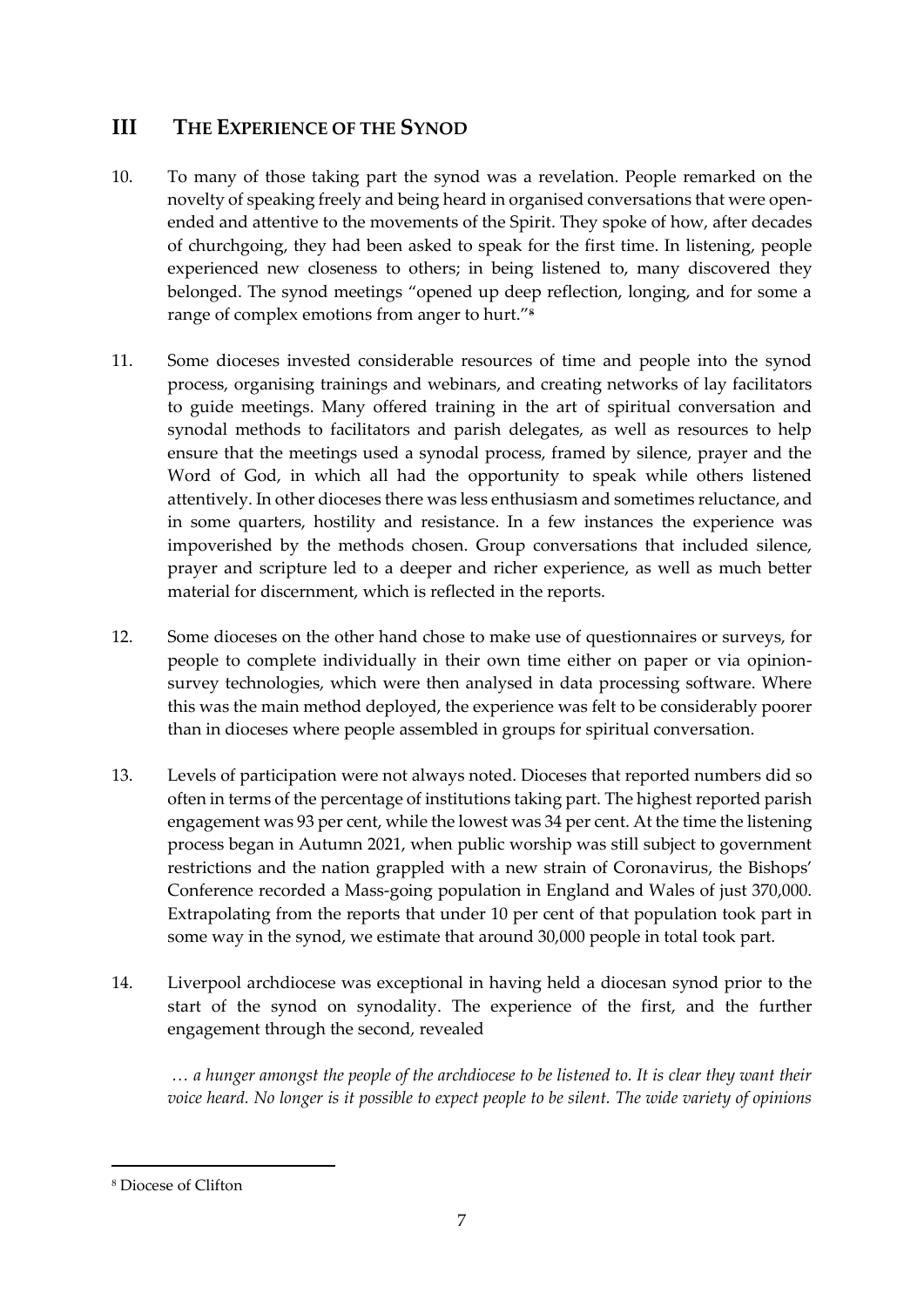*on so many diverse issues came from a passionate concern for our Catholic faith and the mission of the Church. 9*

- 15. Schools across all of the dioceses took part; their submissions form a strong element in the reports. A number of national organisations also organised their own listening exercises, submitting separate reports. A number of parish and individual submissions were also received; all were taken into account in this synthesis. <sup>10</sup>
- 16. The language of the questions offered by the Synod Office, the dioceses and the parishes in some cases "hampered engagement". <sup>11</sup> The synod pathway of discernment and attentive listening was new to most and challenging to some. Synodality, as a concept, "took time to convey and understand, to plan, implement, evaluate and report". <sup>12</sup> Many expressed scepticism, convinced that only dominant voices would be heard, or cited previous exercises that had changed nothing. "There is a genuine fear that the prophetic voice will be ignored or silenced." 13
- 17. The resistance of a portion of the clergy to the synod process is remarked on in many reports. Special mention is made of the mistrust of some former Anglican priests who cited negative experiences of synodical parliamentary-style governance of the Church of England, with its motions and votes, pressure groups and campaigns, which "are not easily forgotten". <sup>14</sup> Others expressed fear that the Catholic Church would end up going in this "Anglican" direction, despite the differences between the two synodal traditions. Many who voiced that fear claimed to see an "agenda" to change or undermine settled Church teaching and disciplines, which led them either to avoid the synod or take part primarily in order to voice those fears.
- 18. Mostly priests were supportive, but many chose not to take part in parish conversations "for fear their presence would influence people's freedom to speak".<sup>15</sup> Yet "those who did join groups found that parishioners wanted the priest there to hear what they had to say".<sup>16</sup> While the synod roles of ordinary faithful and the bishops were clear, that of the clergy was more uncertain. "Clergy would like their own opportunities to come together to talk about their dreams for the Church."<sup>17</sup>
- 19. Many dioceses and parishes made efforts to reach beyond the parish, via chaplaincies, to particular groups: prisoners, survivors of abuse, the homeless, as well as Catholics who no longer practised. But these efforts were relatively scarce, and the fruits barely visible in the reports. In most of the diocesan conversations there were attempts to

<sup>9</sup> Archdiocese of Liverpool

<sup>&</sup>lt;sup>10</sup> NB Because Religious men and women took part in a dedicated global consultation process (while also joining in local parish synod conversations), their views are not recorded here as a distinct group. <sup>11</sup> Diocese of Clifton

<sup>12</sup> Syro-Malabar Eparchy

<sup>13</sup> Diocese of Nottingham.

<sup>14</sup> Personal Ordinariate of Our Lady of Walsingham.

<sup>15</sup> Diocese of Middlesbrough

<sup>16</sup> Diocese of Plymouth, Appendix B: Clergy Voice.

<sup>17</sup> Diocese of Plymouth, Appendix B: Clergy Voice.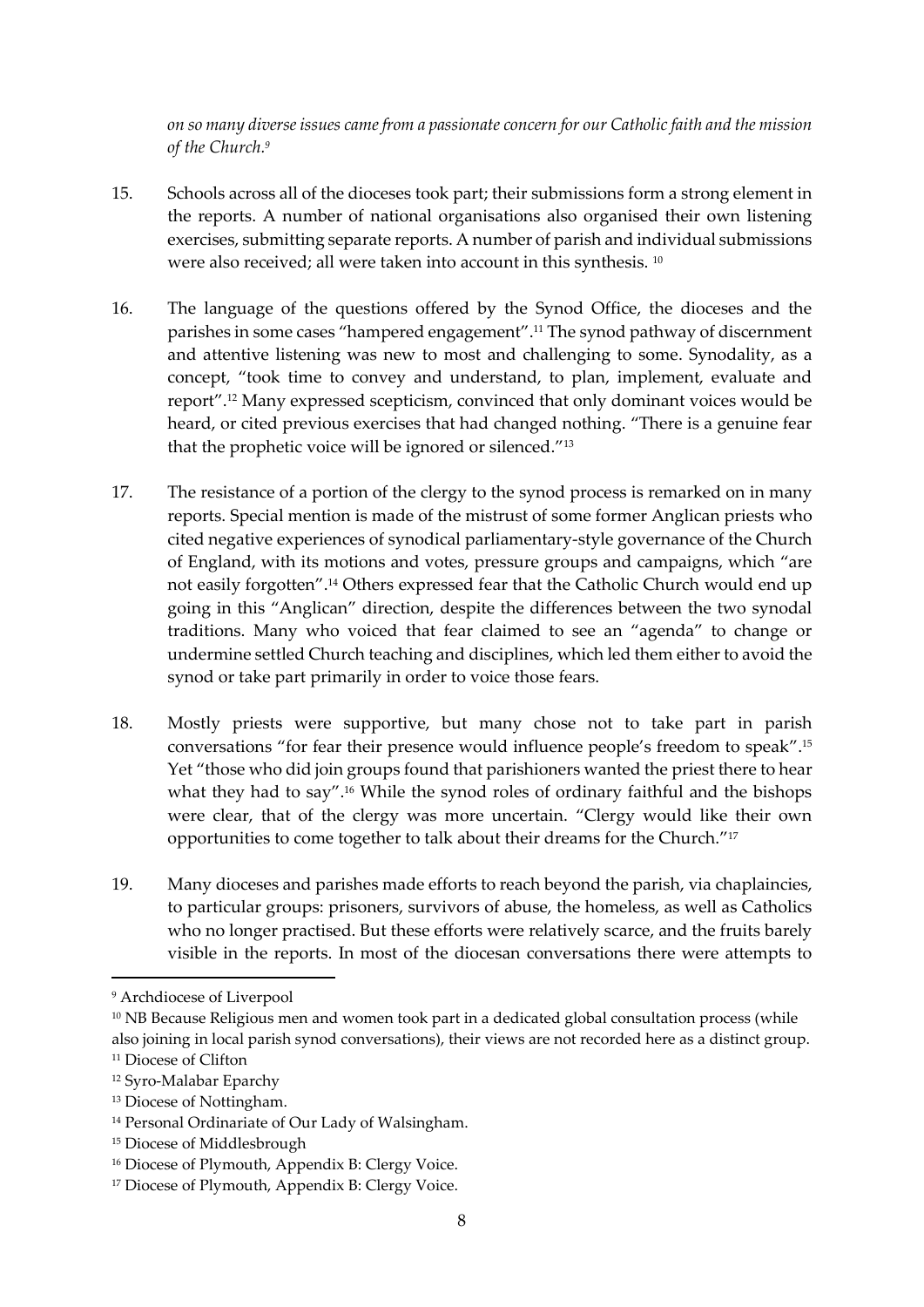include people from other Churches, but seldom from other faiths or no faith. The main challenge for this synod was in assembling the faithful rather than going beyond them. Future synodal processes need to enable "listening to those who have left"<sup>18</sup> and get better at listening to those who struggle to be heard. "We have a tendency to dismiss the uneducated and quiet people who can surprise us with their wisdom."<sup>19</sup>

20. Beyond the impact on particular groups or individuals, the joy of the experience lay in experiencing how the Holy Spirit is poured out on each person and encountered in spiritual conversation. "Listening and speaking to each other under the guidance of the Holy Spirit proved joyful, liberating and encouraging."<sup>20</sup> "They enjoyed the meetings so much they want us to meet again every few months to have a similar session 'to talk openly about our faith'."<sup>21</sup> There was "sadness and disappointment that more people had not engaged" because "the synodal process has drawn us closer together and closer to God."<sup>22</sup> There were calls for a self-examination to understand why people did not take part, and why they did. The synod experience, in short, was transformative for those who took part, leading them to hope that synodality be shared across the Church and be embedded in its daily life. "Synodality is the real work of the Spirit and what the Church needs."<sup>23</sup>

<sup>18</sup> Diocese of East Anglia

<sup>19</sup> Diocese of Lancaster

<sup>20</sup> Diocese of Middlesbrough

<sup>21</sup> Archdiocese of Birmingham

<sup>22</sup> Archdiocese of Westminster

<sup>23</sup> Diocese of East Anglia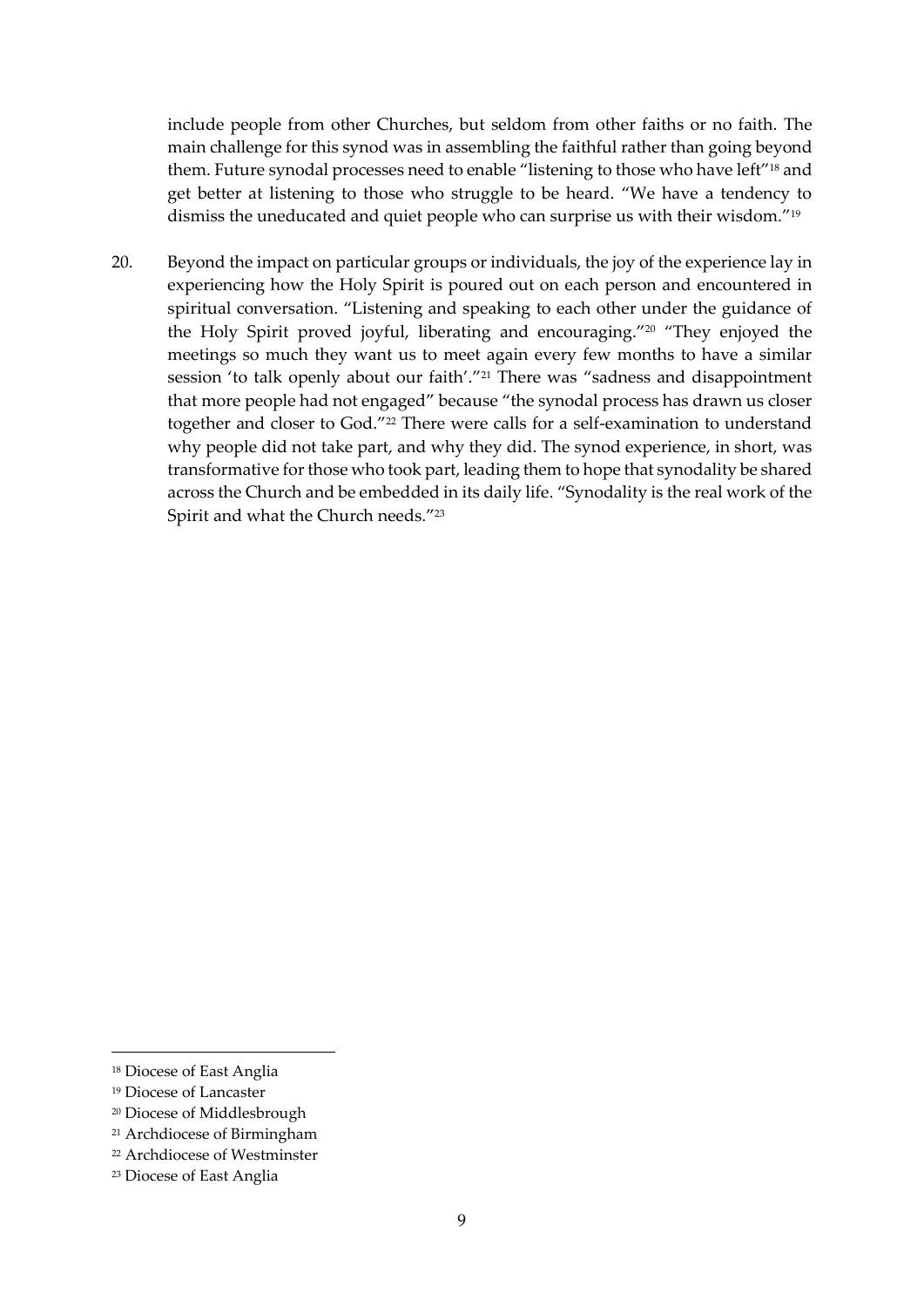### **IV A WOUNDED CHURCH CALLED TO CONVERSION**

21. The submissions, *"*were honest and sincere, and motivated by a deep love for the Church*"*. <sup>24</sup> The reports show people's passion for the Church to be what they believe Jesus Christ calls it to be; they are frustrated and critical when it falls well short. They dream of how it could be: a place "of mutual collaboration where everyone can experience God's love through our hospitality supporting each other and to follow Jesus and to God's work on earth". <sup>25</sup> From the reports emerged a powerful message that

*the Church is significantly wounded in its ability to act according to its own mission, to let its goodness shine out, and to live its life in a way that expresses the beauty of the faith. There is a real sense that the Church requires healing and conversion to live out its own nature and purpose to the full. 26*

22. Pope Francis is cited often in the reports as inspirational, and his synod as bringing new hope and energy to enable the conversion that will allow the parishes to become "environments of living communion and participation" and "completely missionoriented."<sup>27</sup>

#### **(i) A Church that embraces**

- 23. A desire for churches to be places of *closeness* is a striking feature of the reports, expressed in the word *welcome*, along with related words such as *integration* and *inclusiveness*. There is a constant call for the Church to embody God's unconditional embrace of all, not least the stranger and the marginalised, and criticism that the Church is often unwelcoming either to specific people, or to new ideas and inspirations.
- 24. In many cases the lack of welcome is attributed to a lack of pastoral sensitivity or inconsistency, as when, for example, a "mixed" (Catholic plus non-Catholic) couple "who had been allowed to receive together for over 30 years were recently refused when a new priest arrived, and the Methodist wife was turned away at the altar on Easter Sunday". <sup>28</sup> In other cases, it is put down to judgementalism and rigidity, whether on the part of priests or parishioners. *"*Welcoming would require a less judgemental attitude… The Church needs to be far more inclusive and should formally include everyone regardless of who or what they are.*" 29*

<sup>24</sup> Diocese of Leeds

<sup>25</sup> Diocese of Northampton

<sup>26</sup> Diocese of Hexham and Newcastle.

<sup>27</sup> *Evangelii Gaudium* #20

<sup>28</sup> Association of Interchurch Families

<sup>29</sup> Diocese of Portsmouth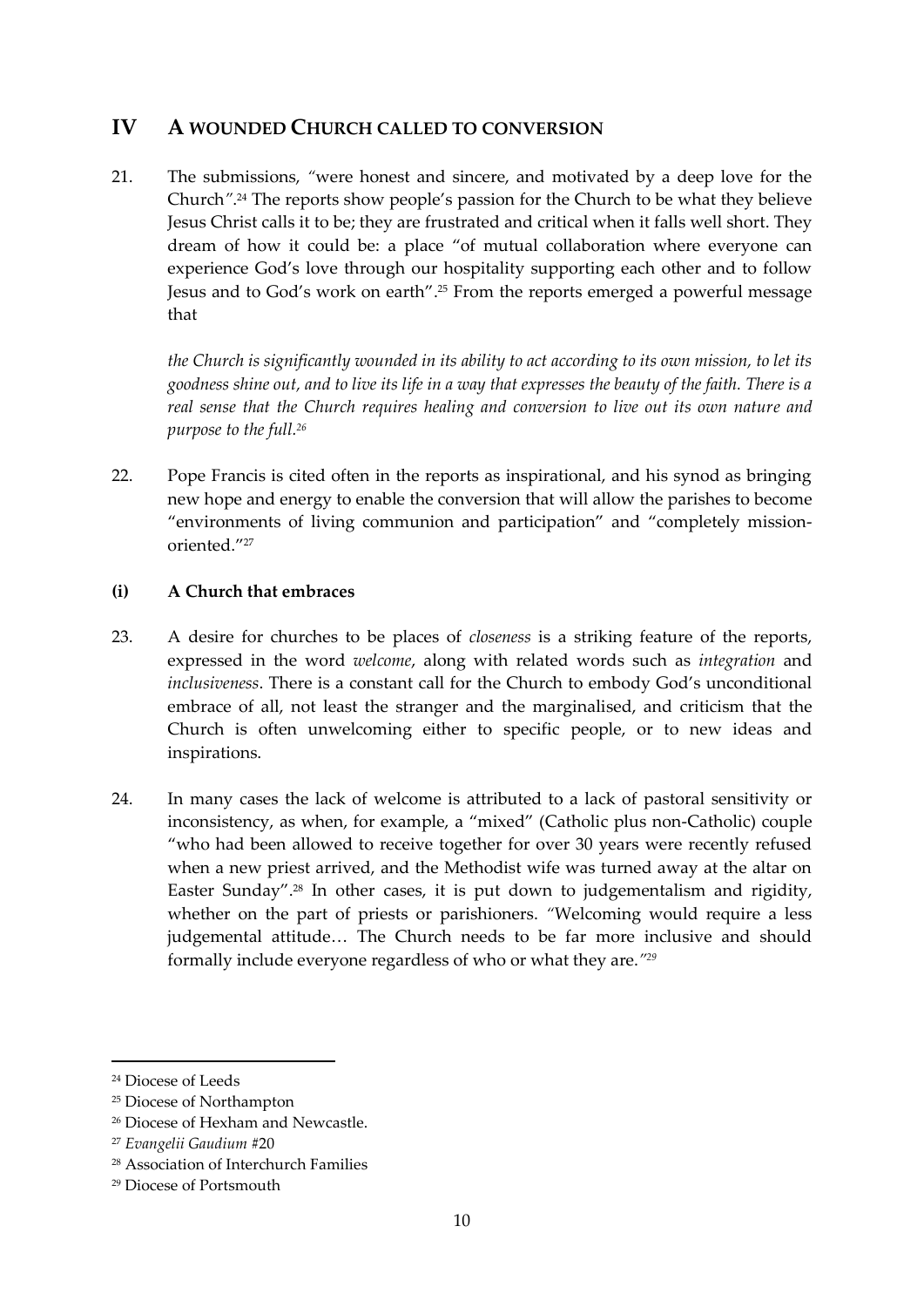#### **(ii) Priests who enable**

- 25. There is great love of parish priests, cherished as "holy men who care deeply for those that they serve" 30 *.* People are aware of the heavy workload carried by clergy managing more than one parish community, and want them to be relieved of the burden of nonpriestly tasks to focus on pastoral and liturgical activity. Many speak of giving parishioners a far greater responsibility for the life of the parish, rather than *"*rendering the lay people feeling nominal at best, or even hurt or overlooked*.*" 31
- 26. Priests are most often praised when they enable collaboration and co-responsibility. *"*Our parish priest is very open, collaborative and empowering. He encourages people to get involved in decision-making and leading locally.*" <sup>32</sup>* Conversely, the harshest criticisms are reserved for priests who are controlling and insensitive, who shield themselves from their parishioners and fail to listen to them, and act as if they alone are responsible for the mission and life of the Church. The term clericalism is constantly invoked in the reports to describe a resistance on the part of priests and some lay people to the exercise of co-responsibility and the missionary discipleship to which all the baptised are called. The reports highlight the need for a change in the way priests and lay people relate in order to see themselves as both responsible for the mission of the Church. This was one of the strongest constant themes in the submissions.
- 27. There is criticism of "routine celebration, mediocre liturgy and homilies that do not speak to the real world".<sup>33</sup> Poor homilies are attributed to overworked, distracted or poorly trained clergy. This criticism is often accompanied by a call to allow women to preach. There are many calls for the training of priests to be reformed so that priests understand they serve the parish rather than the other way round. A common complaint is that the community life and culture of the parish are subject to the whims of the incoming priest, who can undo in an instant what has taken years to build. There are critiques not just of management style but cliques that stifle initiative and creativity which can be "unwelcoming to newcomers and unwilling to accept new offers of help*"*. 34

#### **(iii) The Church as 'other'**

28. Lay faithful feel disempowered: "the laity felt that things were 'done to them'" rather than with them.<sup>35</sup> Decision-making and initiative are seen as the prerogative of the clergy. Potentially "synodal" bodies – parish and deanery councils – have little or no impact, a point that is repeatedly recognised and regretted. Yet the reports consistently

<sup>34</sup> Diocese of East Anglia

<sup>&</sup>lt;sup>30</sup> Diocese of Leeds

<sup>&</sup>lt;sup>31</sup> Archdiocese of Westminster

<sup>32</sup> Diocese of Arundel and Brighton*.*

<sup>33</sup> Archdiocese of Birmingham

<sup>&</sup>lt;sup>35</sup> Archdiocese of Cardiff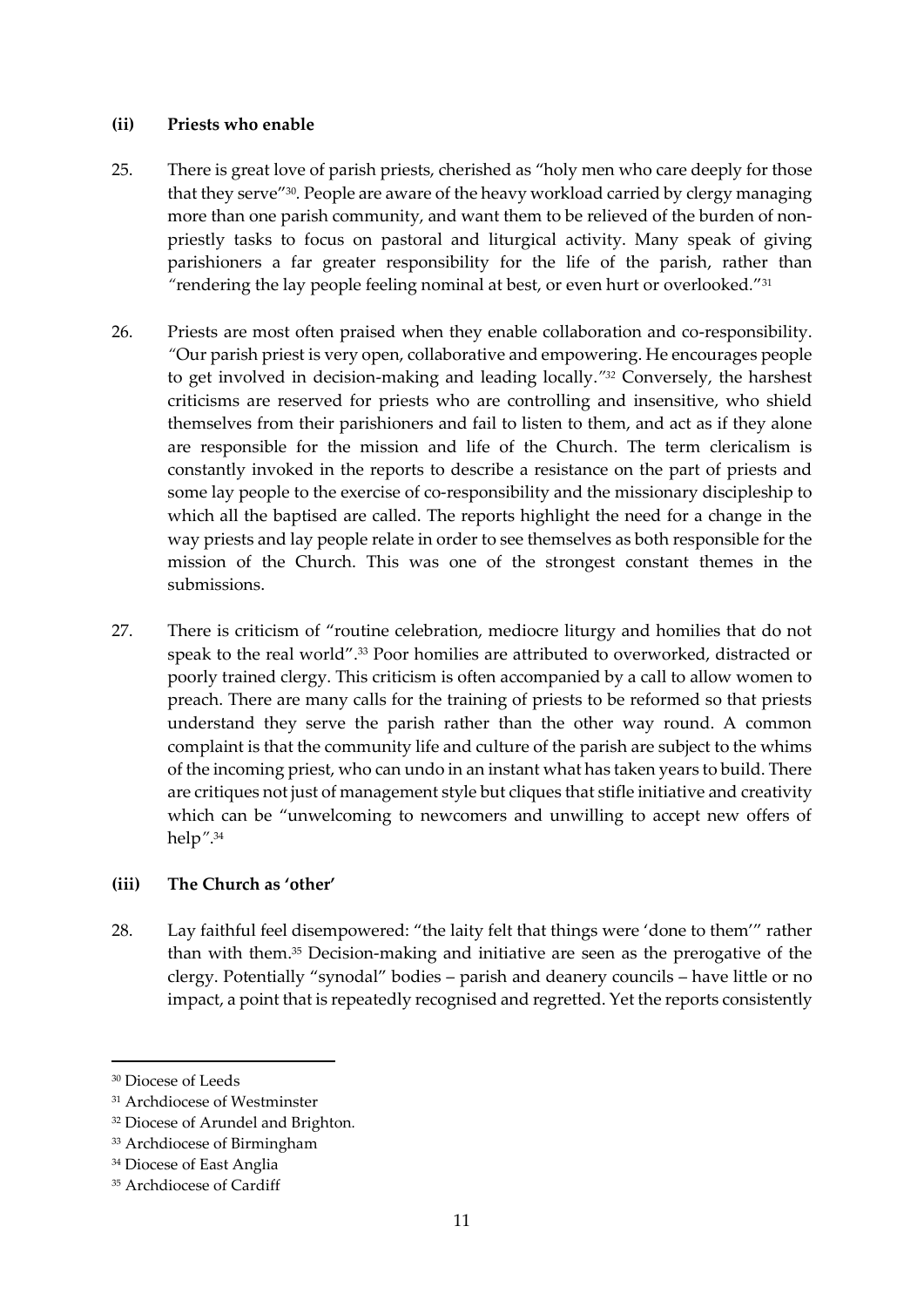call for more of them, and for them to include a broader range of people and to have more impact.

- 29. For many the Church is "other", separate and remote from people, who see it as embodied exclusively in the clergy, bishops and "Rome". This perception means that when people express the need for the Church to change, they do not usually see themselves as included in that call. The stress is almost always on the need "to reimagine current structures in order to foster genuine synodality" in contrast to structures perceived as "hierarchical, paternalistic, and almost exclusively male". 36
- 30. The distance felt by ordinary faithful from the organs of governance of the Church is expressed most vigorously in criticism of the sex abuse crisis, which the reports name and describe as a source of shame and humiliation that continues to anger and disappoint people. The crisis is seen as a dramatic indictment of clericalism, of an institution seen as self-serving rather than serving, concerned with itself and its own reputation.
- 31. The abuse crisis is cited as a reason for people leaving the Church and as an issue constantly raised by non-Catholics who see it as proof of the failure of the Church "to live up to what Christ has called us to be."<sup>37</sup> Shame and anger over the crisis also lead many Catholics to keep their faith private. "Students felt that people were now scared to attend Mass & be labelled Catholic because of all the adverse publicity around abuse in the Catholic Church". <sup>38</sup> The abuse scandal was frequently described as destroying the Church's credibility, especially in sexual matters. 39
- 32. Although the reports acknowledge the progress made by the Church in addressing the issue, they call for the Church to be honest and transparent over its mistakes and to listen better and more often to survivors. "Victims and survivors of abuse believe that listening is a flawed and pointless exercise unless transparent opportunities for dialogue are created, and difficult conversations take place". <sup>40</sup> One report noted starkly that "the process of assimilating the evil tragedy of what has happened to the Church is only at the beginning."<sup>41</sup>

#### **(iv) The art of accompanying**

33. Running through the reports is a clear vision of how the future can be different when all the People of God – lay, Religious, clergy, bishops – act together, in their distinct roles and functions, but all as missionary disciples. A call for greater participation and collaboration is a constant. One person dreams

<sup>36</sup> Diocese of Plymouth

<sup>37</sup> Archdiocese of Birmingham

<sup>38</sup> Diocese of Nottingham

<sup>39</sup> Diocese of Salford

<sup>40</sup> Diocese of Plymouth

<sup>41</sup> Diocese of Hallam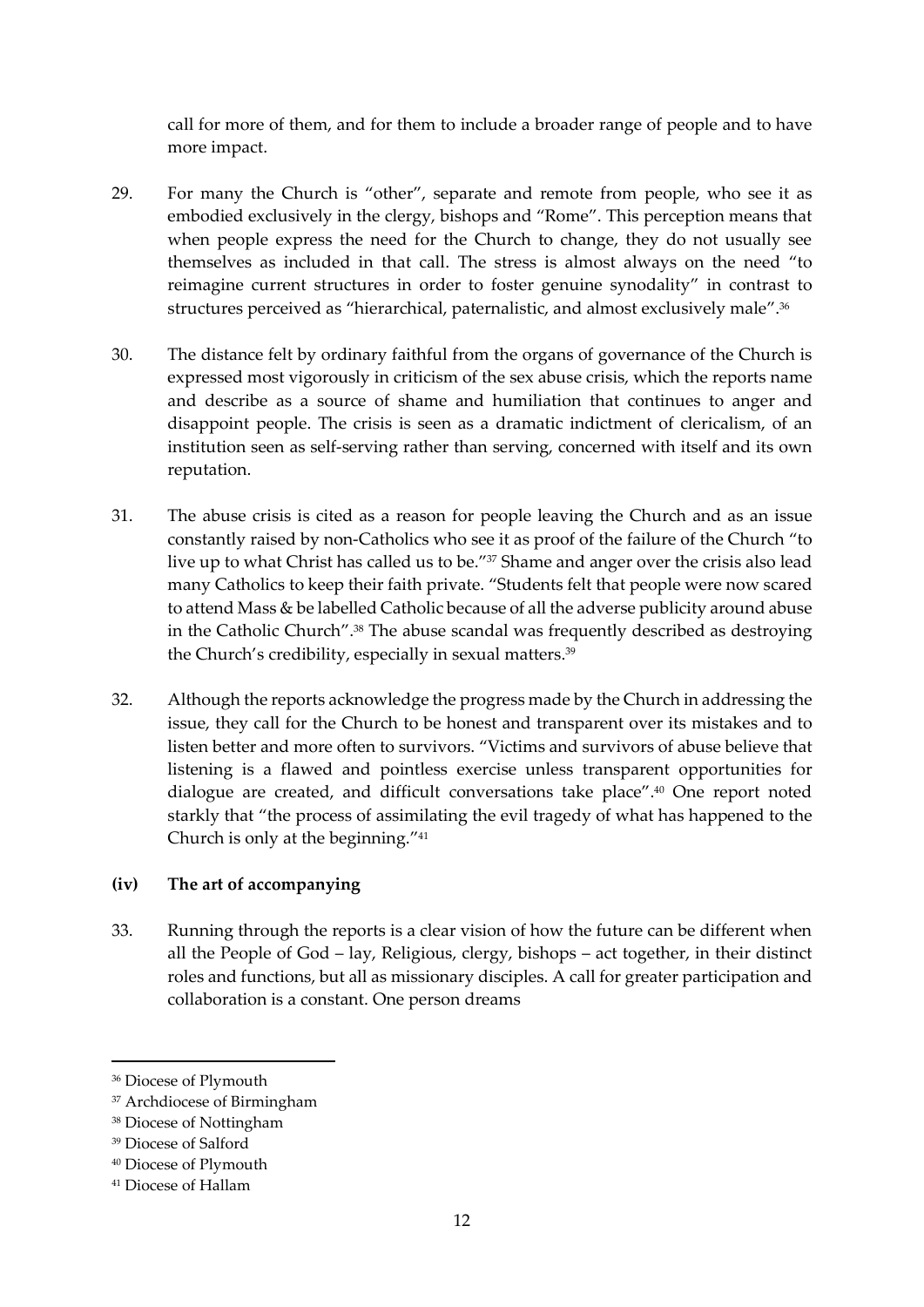*"of a Church where the parish is the genuine hub of the community … vibrant, nurturing, alive with the faith and a desire to share joy with everyone … of a reduction in clericalism so that the laity may make a larger contribution and not merely do what Father wants, and priests lead by encouraging their flock to be fully active and to take ownership and responsibility, rather than trying to maintain personal control." 42*

- 34. Although the phrase "journeying together" featured little in the synod conversations, the term "accompaniment" received many mentions. One diocese is convinced that "an ethos of accompaniment" was key to a Church that journeys together more deeply, overcoming the subject-object relationship embedded in clericalism.<sup>43</sup> Pope Francis's highlighting of the "art of accompaniment" points to "a vision for our communities to build trust and understanding of one another's stories, struggles and walks of faith."<sup>44</sup>
- 35. Many reports link a perceived failure of the Church to evangelise with the lack of participation of lay people, especially women, in the life of the Church, suggesting that the Church's mission to the world cannot be separated from its interior life. A large number of responses call on the Church "to enable greater participation of the laity in the governance of the Church by providing places and situations where their voices can be heard. Lay people "should be part of decision-making in areas that affect them in their life of faith."<sup>45</sup> Parishes that do this are singled out for praise.
- 36. Where these are mentioned there is a hope that parish pastoral councils be concerned less with "business" and more with the building up of the community and its pastoral needs, allowing the parish to develop the charisms of the faithful and to "utilise effectively the human capital that exists within the majority of parishes".<sup>46</sup> This is one of many examples in the reports that reflect a perception of a disjuncture between, on the one hand, the gifts being poured out by the Spirit on the ordinary faithful and, on the other, the way leadership and other ministries are exercised in the Church.
- 37. A common denominator of the reports is a call by people to be allowed to express faith and commitment to the Church through greater *involvement*, along with a fearthat they "do not always feel welcomed, valued or encouraged to do so". <sup>47</sup> A typical view is that *"*I feel I could do more but don't have the permission to fulfil my potential*"*. <sup>48</sup> Pressures of time and fears of commitment also inhibit participation. While frequent mention was made of sharing responsibility for the Church's mission, "actually identifying and defining what the mission is was not clearly expressed".<sup>49</sup>

<sup>47</sup> Archdiocese of Southwark

<sup>42</sup> Diocese of Shrewsbury

<sup>43</sup> Archdiocese of Westminster

<sup>44</sup> Diocese of Hexham and Newcastle

<sup>45</sup> Archdiocese of Westminster

<sup>46</sup> Archdiocese of Cardiff

<sup>48</sup> Archdiocese of Birmingham

<sup>49</sup> Diocese of Portsmouth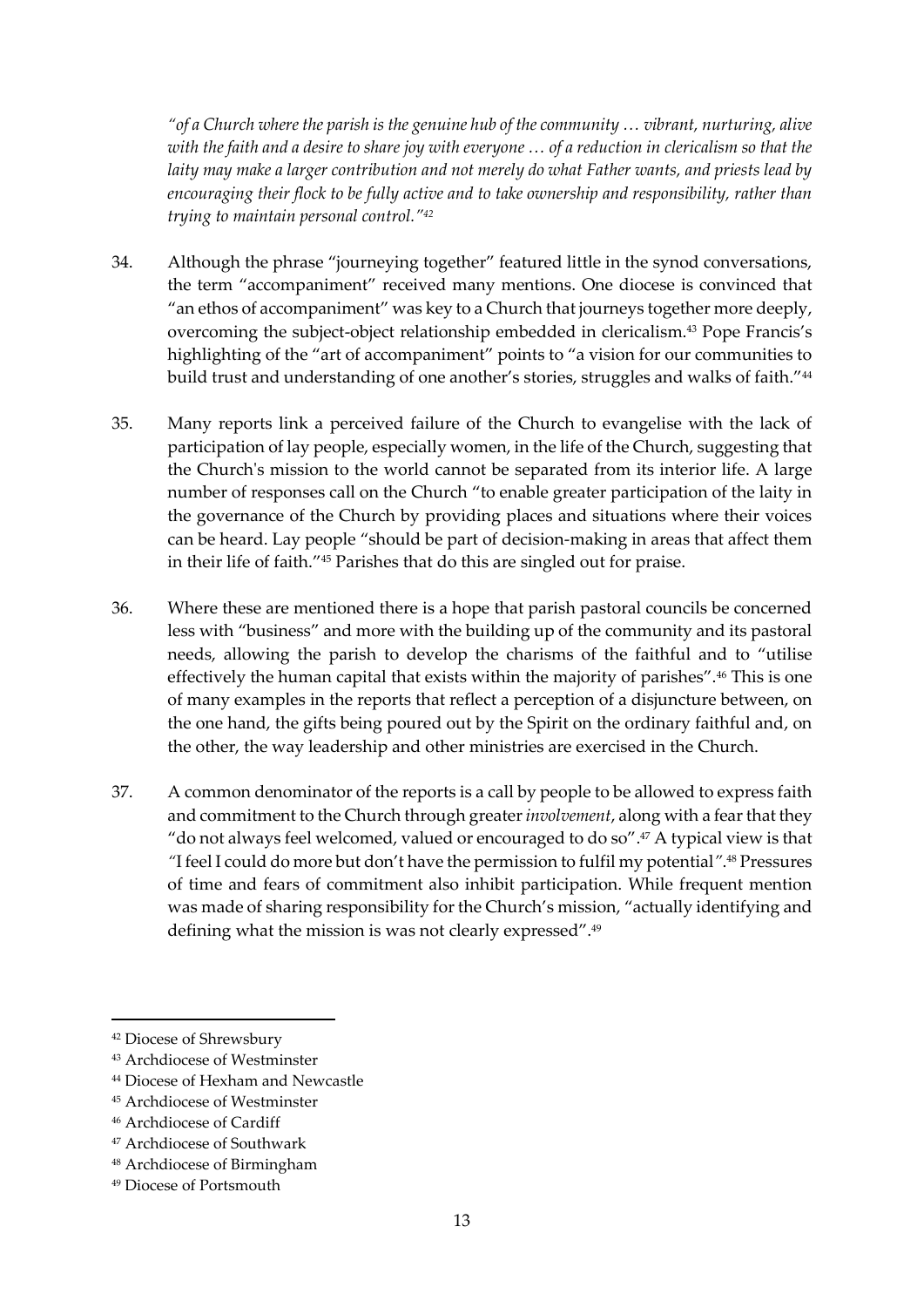#### **(v) The desire to be formed**

- 38. For many, the dream of a Church of collaboration and shared mission goes along with a passionate call for "training for lay leaders to encourage the formation of missionary disciples". <sup>50</sup> The thirst for formation is a striking and constant feature of almost every synod submission, suggesting at least that those who took part in the synod are offering themselves for mission and asking for permission and the means to carry it out.
- 39. They desire formation in Church teaching, Spirituality and Scripture, as well as practical tools and skills to enable discipleship: missions, retreats, adult catechesis, spiritual formation, and so on. The failure to provide these and to teach well is cited as a principal cause of shrinking parish congregations. Referencing Matthew 7:9, one person spoke of many people who had left because their faith had not been nurtured. "When they asked for bread, they were given lumps of rock. When they asked for fish, they were given a serpent."<sup>51</sup>
- 40. Feeling ill-equipped is a main reason for not responding to the call to evangelise, especially in the face of cultural hostility. "Respondents struggle with the fact that the starting point for speaking about faith is often an attack on the Church or her teachings, which limits conversational possibilities".<sup>52</sup> People are asking for a stronger understanding of the teachings in order to articulate them with confidence.

#### **(vi) The call to communicate**

- 41. The lack of co-responsibility was critiqued also in terms of the Church's communication, which can either be an enabler or a barrier to synodality.<sup>53</sup> Communication within the Church – within and between parishes and schools, within the diocese – involves how information is transmitted, the language that is used, and the culture of accountability and transparency that it reflects.
- 42. "There are no mechanisms for listening, mutual input or communication between laity and hierarchy. Consultation is virtually non-existent," is a common complaint.<sup>54</sup> "The laity are simply not informed of what is happening and why."<sup>55</sup> A top-down, one-way communication (bishops via clergy down to people) was contrasted with the horizontal, sharing nature of the synod, in which all were recognised as subjects and agents, and in which mission flows from listening.
- 43. This was not seen as an exclusively internal matter but one that touches directly on the Church's evangelising credibility: a Church that listens is key to a Church that teaches.

<sup>50</sup> Diocese of Northampton

<sup>51</sup> Diocese of Shrewsbury

<sup>52</sup> Diocese of East Anglia

<sup>53</sup> Diocese of Plymouth

<sup>54</sup> Submission by Senior Catholics at the University of Cambridge

<sup>55</sup> Diocese of Wrexham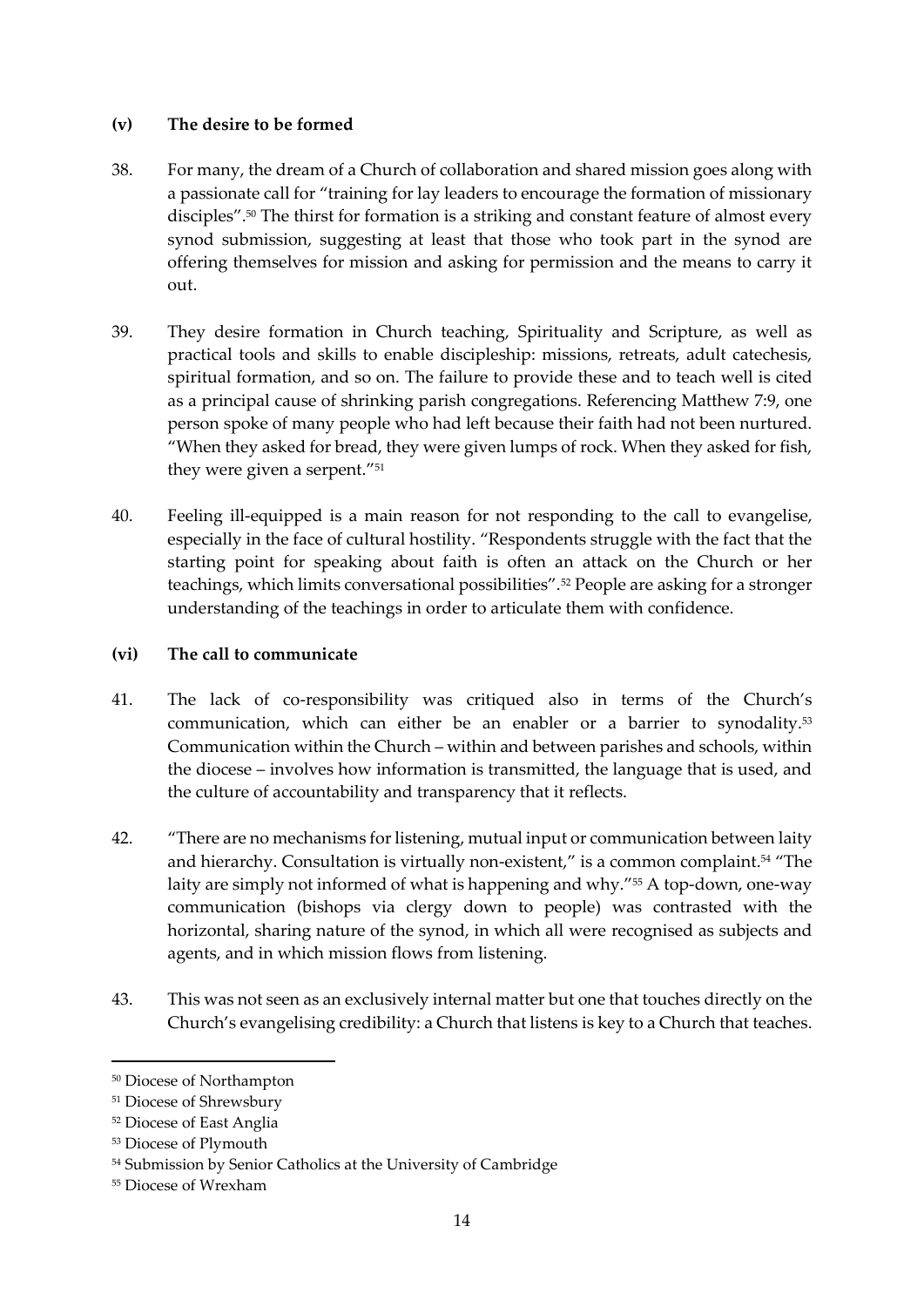"What is needed for the future is a listening Church that hears and responds to the prophetic voice of its people". <sup>56</sup> "The Church as an institution seems to be geared up for telling rather than listening".<sup>57</sup>

- 44. The desire to be *formed* goes hand in hand in the reports with a desire to be *informed* about the life of the parish, the diocese, and the universal Church. Failure to communicate well was seen as another symptom of a remote, clerical Church. Traditional methods of communication – parish newsletters, bishops' pastoral letters – rely on a small number of gatekeepers who control the flow of information, contradicting a synodal Church in the era of social media, which calls for a more horizontal, two-way, reciprocal flow. There are many calls in the reports to become savvier in the use of communications technologies, and to make use of the pandemicinduced crash-course in digital platforms to increase the involvement of the People of God in the life and decision-making processes of the Church.
- 45. The question of language arose often. People want the Church to speak plainly without the "barrier" of "clerical jargon", and to avoid language that is "exclusive, oldfashioned and inaccessible".<sup>58</sup> This was expressed also as a desire for homilies and other messages that speak plainly to the realities of people's lives, linking them to concrete challenges in the world and locally. 59

<sup>56</sup> Diocese of Leeds

<sup>57</sup> Diocese of Plymouth

<sup>58</sup> Diocese of Lancaster, Diocese of Hallam.

<sup>59</sup> Diocese of Lancaster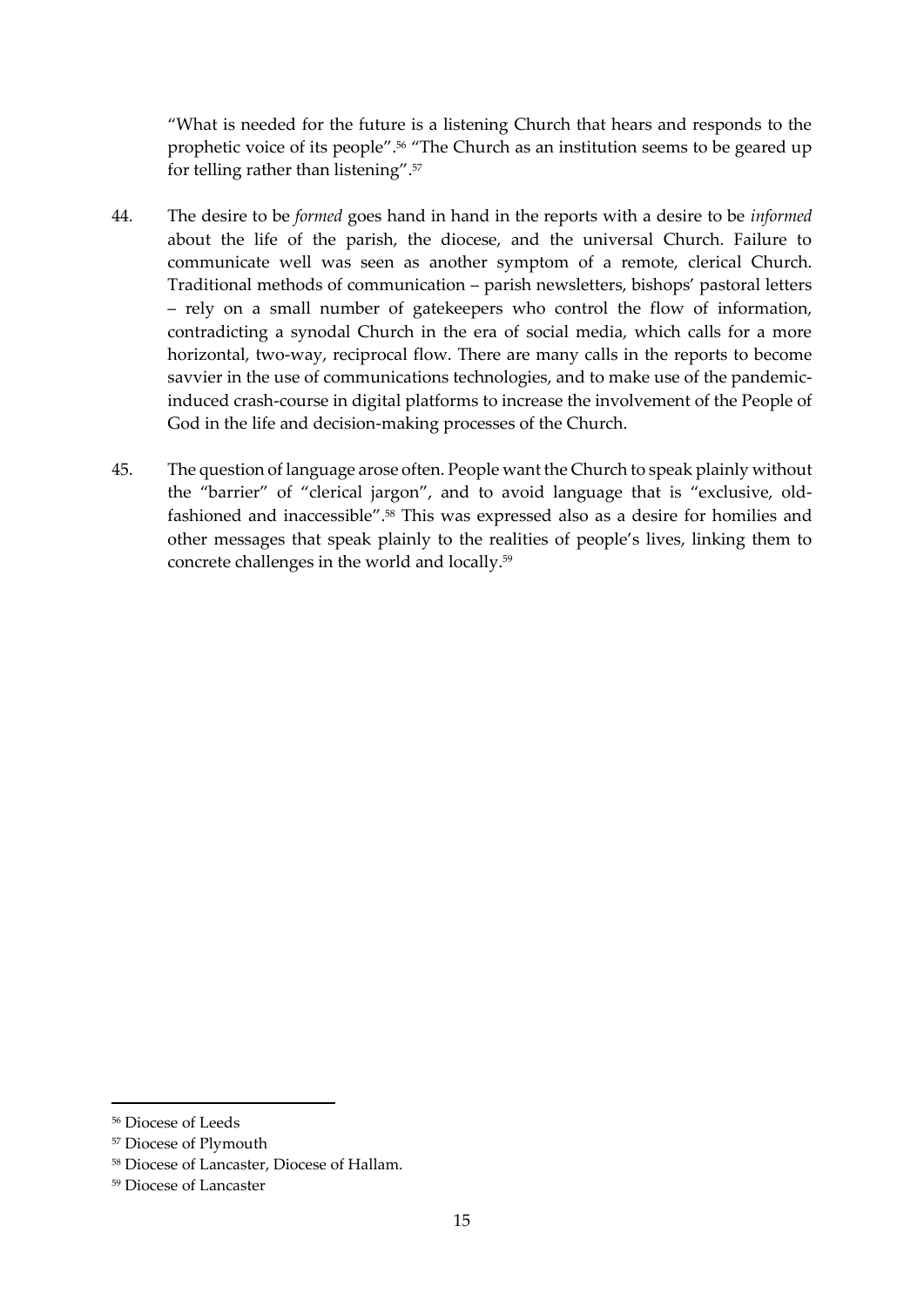## **V TRUTH, MERCY AND WELCOME**

- 46. The majority voice in the reports focussed on a conversion of the culture, on the need for a transformation in the way of living, acting and operating of the Church at all levels to enable it to be more loving and welcoming, especially to particular groups perceived as alienated or side-lined. If there is a single, overriding melody in the synod symphony, it is in the desire for a more fraternal and sororal Church in which God's overflowing, universal love can be more palpably felt and lived.
- 47. At the same time, the reports show unhappiness over some church teachings and the way these are enforced. Without seeking to resolve the many "Gordian knots" in the reports over doctrine and its application, this report offers them to the wisdom and discernment of the universal Church.
- 48. Shining through the reports is a strong desire for a Church that better performs God's mercy in Jesus Christ, who did not make moral conversion a prerequisite of His embrace, but whose love and acceptance triggered that conversion in those who came to Him. The vision of such a Church, one that does not firstly judge and exclude but unconditionally embraces, lies behind strong critiques in the reports of the way the Church teaches, presents itself, and operates.
- 49. The call is to live better the tension of truth and mercy, as Jesus did, and to bring teaching into dialogue with lived pastoral realities. The dream is of a Church that more fully lives a Christological paradox: boldly proclaiming its authentic teaching while at the same time offering a witness of radical inclusion and acceptance through its pastoral and discerning accompaniment.
- 50. The synod reports confirm the centrality of the Eucharist in the lives of Catholics, which is often considered in the same breath as "communion" in the broader sense. The love of the Eucharist goes hand in hand with passionate care for the parishes, schools and Catholic institutions, and a felt desire for these to develop stronger bonds of belonging and solidarity – to be authentically Eucharistic communities that witness to the power of the sacraments and the Holy Spirit by their mutual care and concern.
- 51. There is regular mention of the need to re-examine sacramental disciplines, above all those that restrict access to matrimony, holy orders and the Eucharist. Although, in Christ, there is no longer a distinction between Jew and Gentile, restrictions to sacraments seemed to many to deny this equality. <sup>60</sup> More often this is voiced as sadness, as "denying so many individuals the possibility of full companionship on the journey of Catholic faith." <sup>61</sup> There was also a minority voice in the reports opposed to any relaxation of sacramental disciplines and a perception that they were being eroded through laxity.

<sup>60</sup> Diocese of Hallam

<sup>61</sup> Diocese of Wrexham.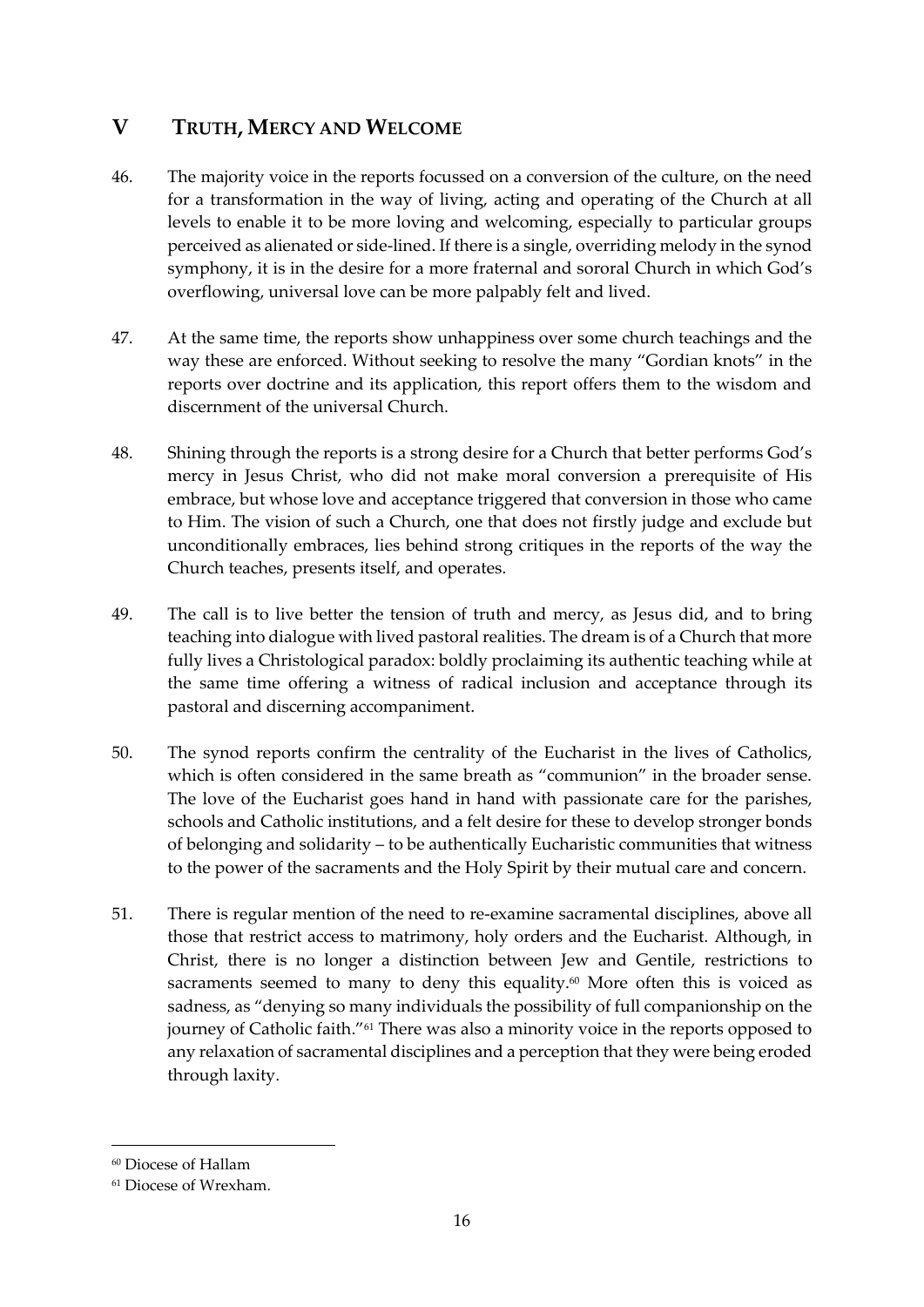- 52. There is repeated frustration at perceived inconsistency and hypocrisy in the definition of "practising Catholic" in school admission policies, and at the apparent contradiction of priestly celibacy and former Anglican priests being married, and in the confusion around the whole area of marriage law, especially "when so many are declined sacraments for their marital status." 62
- 53. The model of a welcoming Church was perceived to be particularly compromised by the failure to integrate certain groups or categories of people whom the reports describe as alienated or marginalised. There was an understanding that the Spirit could be at work in such groups. "The marginalised and alienated were now the new Gentiles and it was suggested that they need a champion as Paul had been for the Gentiles at the Council of Jerusalem."<sup>63</sup>
- 54. People belonging to such groups or categories articulated that sense of alienation for themselves in the reports, and the main ones are listed below. Particularly in the case of the first three categories – women, LGBTQ+ people, and young people - they were also depicted *by others* as alienated or marginalized, either because of Church teaching or because the Church is perceived to lag behind society's recognition of particular groups' equality and value. When such groups are spoken on behalf of, caution and discernment are needed in seeking to understand the nature of the perceived exclusion and its causes. In all the cases listed below, the primary call in the reports is for greater attention to be paid by the People of God to these groups' lived experience.

#### **'Marginalised' groups**

#### **(i) Women**

- 55. The place of women within the Church was the cause of "passionate, repeated and strongly expressed concern" in the synod listening.<sup>64</sup> It was a constant theme, occupying substantial sections of every diocesan report, and should be regarded as one of the headline findings of the synod in England and Wales. The exclusion appears broadly under two categories: the failure to make good use of the contribution of women in the Church, and the issue specifically of women's formal ministries. In both cases, "the point is that half of the Church is not being engaged at the depth/breadth it could be and therefore the Church is missing something, losing something."<sup>65</sup>
- 56. On the whole women were not considered a marginalised minority so much as a silenced, unrecognised majority whose gifts lie unwrapped and ignored in the parish narthex. Despite being the "lifeblood" of the Church, women are seen as excluded from the leadership and ministry roles that correspond to them in ways that are both self-defeating and damaging to the Church's mission and credibility. The People of God at all levels "ought to recognise and make better use of the gifts that women have,

<sup>62</sup> Diocese of Nottingham

<sup>63</sup> Archdiocese of Cardiff (re Acts of the Apostles 15).

<sup>64</sup> Diocese of Hexham and Newcastle

<sup>65</sup> Diocese of Middlesbrough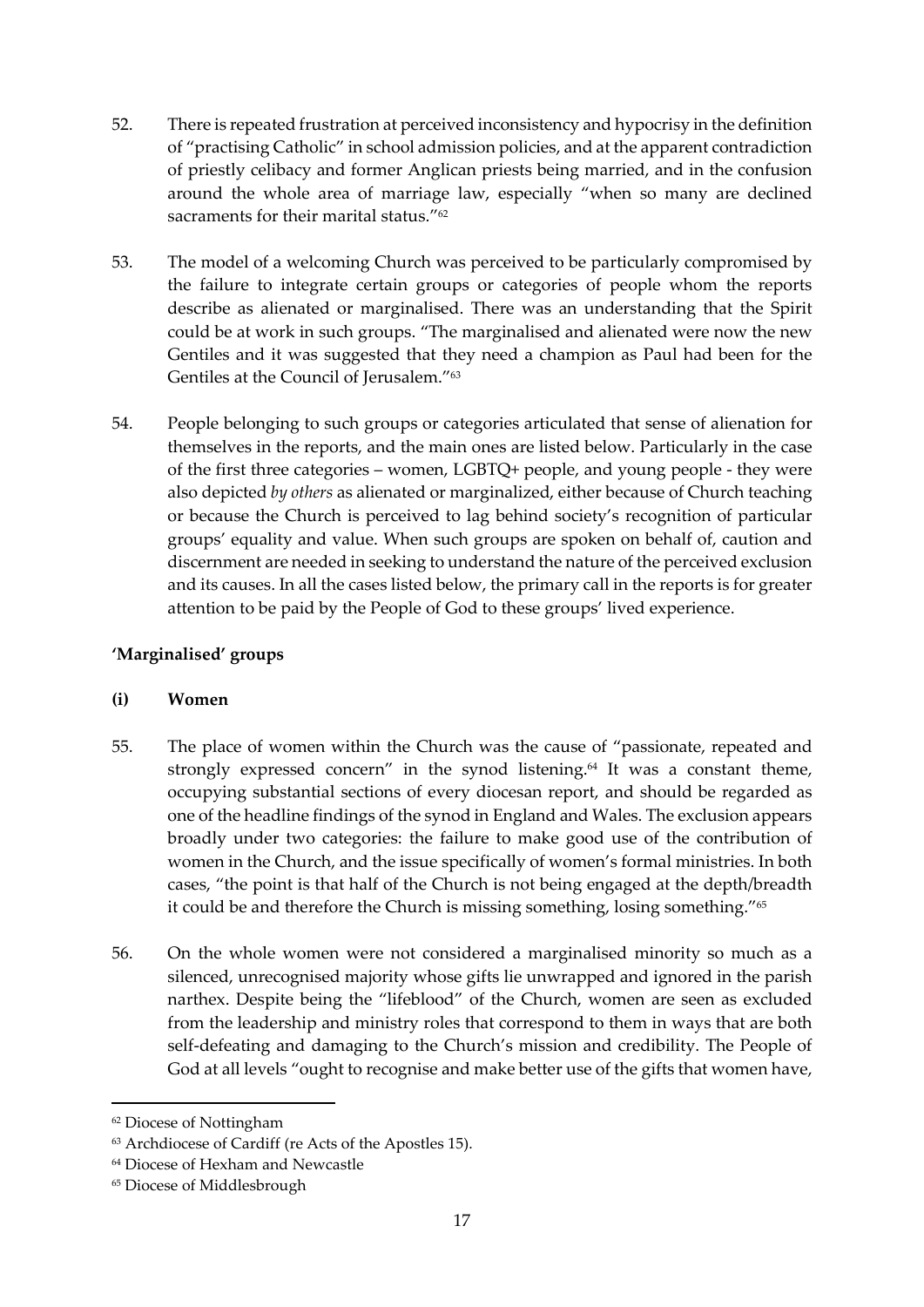including in decision making and planning."<sup>66</sup> "By making intelligent use of the talents of women, they will contribute to the developing of the Church for the modern world."<sup>67</sup>

- 57. Sadness and frustration that "women's opinions were not taken seriously or felt judged to be second class"<sup>68</sup> permeate all the reports. The contrast is drawn between the synod meetings – places of sharing and mutual respect, which tended to be made up mostly and sometimes exclusively of women – and the structures of the Church, seen as maledominated, patriarchal, and exclusive of women. In a comment "echoed by many", one woman said: "Despite dedicating my life to the Church, I experience a deep-seated misogyny – the priest's word is always treated as more credible. Women do the heavy lifting but feel marginalised. Many are hurt and angry."<sup>69</sup> Some reports identify this exclusion as shared by all lay people. A minority contest the idea that women were excluded or not valued.
- 58. Despite many calls in the reports for women to be ordained as deacons and priests, "most discernment about the valuing of women was not focused on ordination" but on the need "to reflect on the power and gift of women in the Church".<sup>70</sup> Examples were given of young women being excluded by traditional-minded clergy from acting as altar servers and other roles. There were many calls for women, both lay and Religious, to be able to preach, and for the Church to implement Pope Francis's opening of the ministries of acolyte and lector to all lay people. The reports call for women to exercise leadership roles, and for the service of authority in the Church better to reflect the charisms of women. Without their service as leaders and in ministries, the witness of the Church is weakened, and its credibility undermined.
- 59. There were specific complaints about male-exclusive language "women are tired of being addressed as 'brothers' and 'men'" - and objections to women not being consulted in revisions to the Missal and Lectionary.<sup>71</sup>

#### **(ii) LGBTQ+**

60. LGBTQ+ groups who organised synodal meetings in Westminster diocese were grateful for a twice-monthly Mass specifically for them but otherwise felt they were "rendered invisible". <sup>72</sup> A constant voice in the reports laments the exclusion and sidelining of LGBTQ+ Catholics. Stories were shared in which gay people are singled out or made unwelcome, subject to prejudice and hostility. In other cases, church teaching or perceptions of God were seen as inhibiting self-acceptance: "One (gay) person said that she had a breakdown trying to reconcile her faith with her

<sup>66</sup> Archdiocese of Southwark

<sup>67</sup> Archdiocese of Cardiff

<sup>68</sup> Diocese of Leeds

<sup>69</sup> Catholic Association for Racial Justice

<sup>70</sup> Archdiocese of Westminster

<sup>71</sup> The National Board of Catholic Women

<sup>72</sup> Archdiocese of Westminster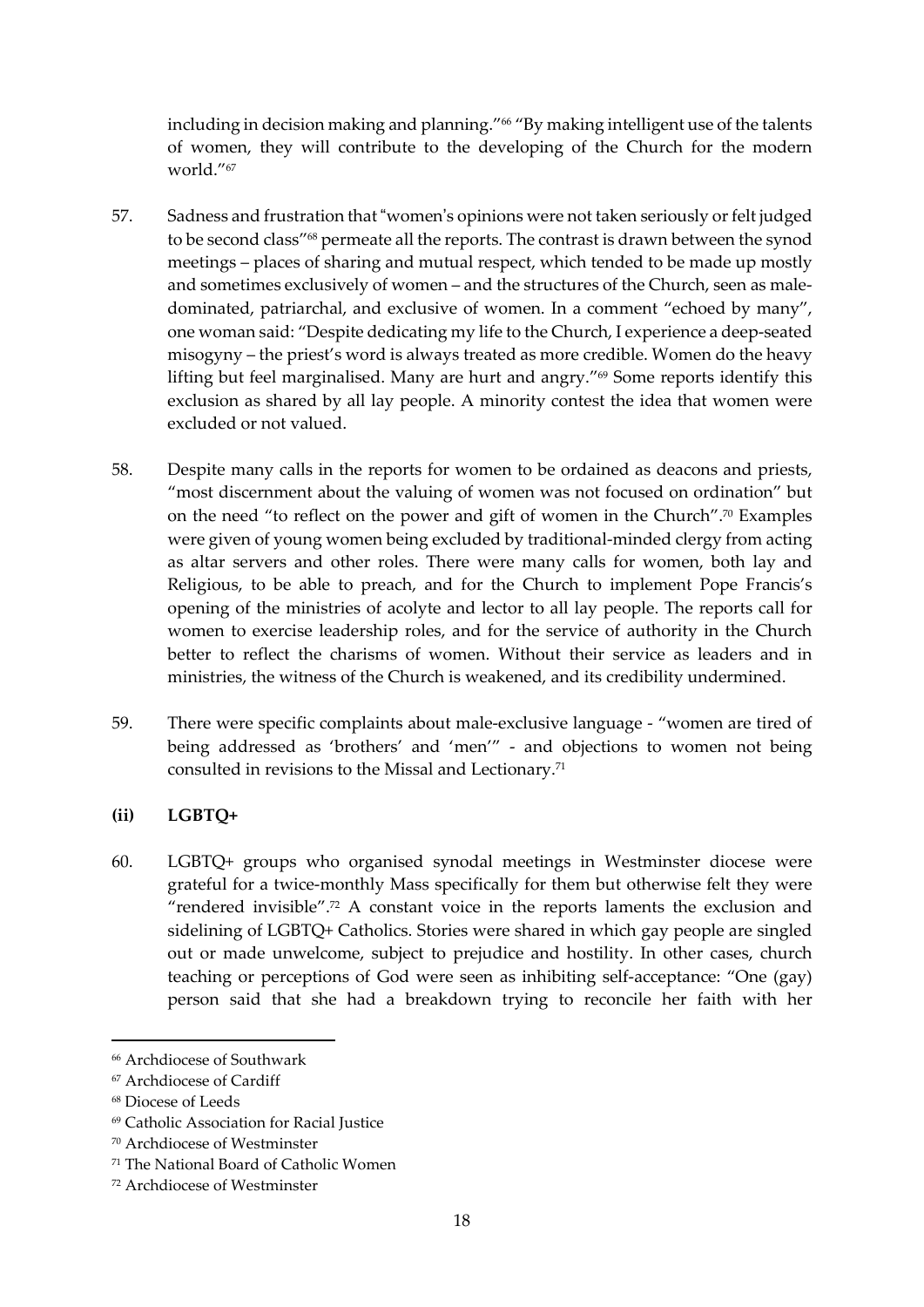sexuality". <sup>73</sup> A report described the LGBTQ+ group as "in no way angry with the Church – just hurt."<sup>74</sup>

61. Church teaching was commonly raised, as well as the language in which that teaching is expressed, notably the expression "intrinsically disordered" that some church documents use to describe the same-sex orientation.. "A widespread view was that people shouldn't be punished because of who they are attracted to". <sup>75</sup> There was a strong call "actively to listen to the lived reality of LGBTQ+ people" and to "accompany, care for & offer healing for the past damage done to some of these baptised Catholics". <sup>76</sup> There were some calls to allow same-sex blessings, while others warned against what they saw as a "drive towards gender and LGBTQ+ ideology."77

#### **(iii) Young People**

- 62. The absence from the Church of young people was another common theme, but often spoken on behalf of rather than for themselves. Present in almost every submission was the pain in the older generation at the absence of young people from the Church, along with a bewilderment that the means of passing on the faith in a previous generation through family and parish had broken down. The question was often voiced: "how can we encourage them to come back?"
- 63. There were many suggestions made, above all the need to prioritise the encounter with Jesus Christ rather than relying on sacramental preparation. Where the Church gives concrete witness in service to the poor, struggling for social justice, and caring for Creation, young people respond, for these are the areas "where young people wish to be engaged".<sup>78</sup> Some said young people were more drawn to a Church with a robust critique of modern culture and society, that was conscious of the evangelical challenge of living out faith in a contemporary context.
- 64. Where young people themselves speak in the reports whether in separate submissions or via schools and surveys within diocesan reports – a sometimes different picture emerges of young people valuing the Church as a place of welcome, safety and belonging that offers a clear moral compass and opportunities for spiritual development, one that through its sacraments and witness mediates the love of God. "Going to church is helpful when stressed," says one ten-year-old, who adds: "The Church is a peaceful place and relaxing place that makes me feel safe. Supporting people like my family who struggle because we have little money."<sup>79</sup>

<sup>73</sup> Diocese of Brentwood

<sup>74</sup> Archdiocese of Birmingham

<sup>75</sup> Diocese of Plymouth

<sup>76</sup> Diocese of Nottingham

<sup>77</sup> Diocese of Northampton

<sup>78</sup> Archdiocese of Cardiff

<sup>79</sup> Diocese of Salford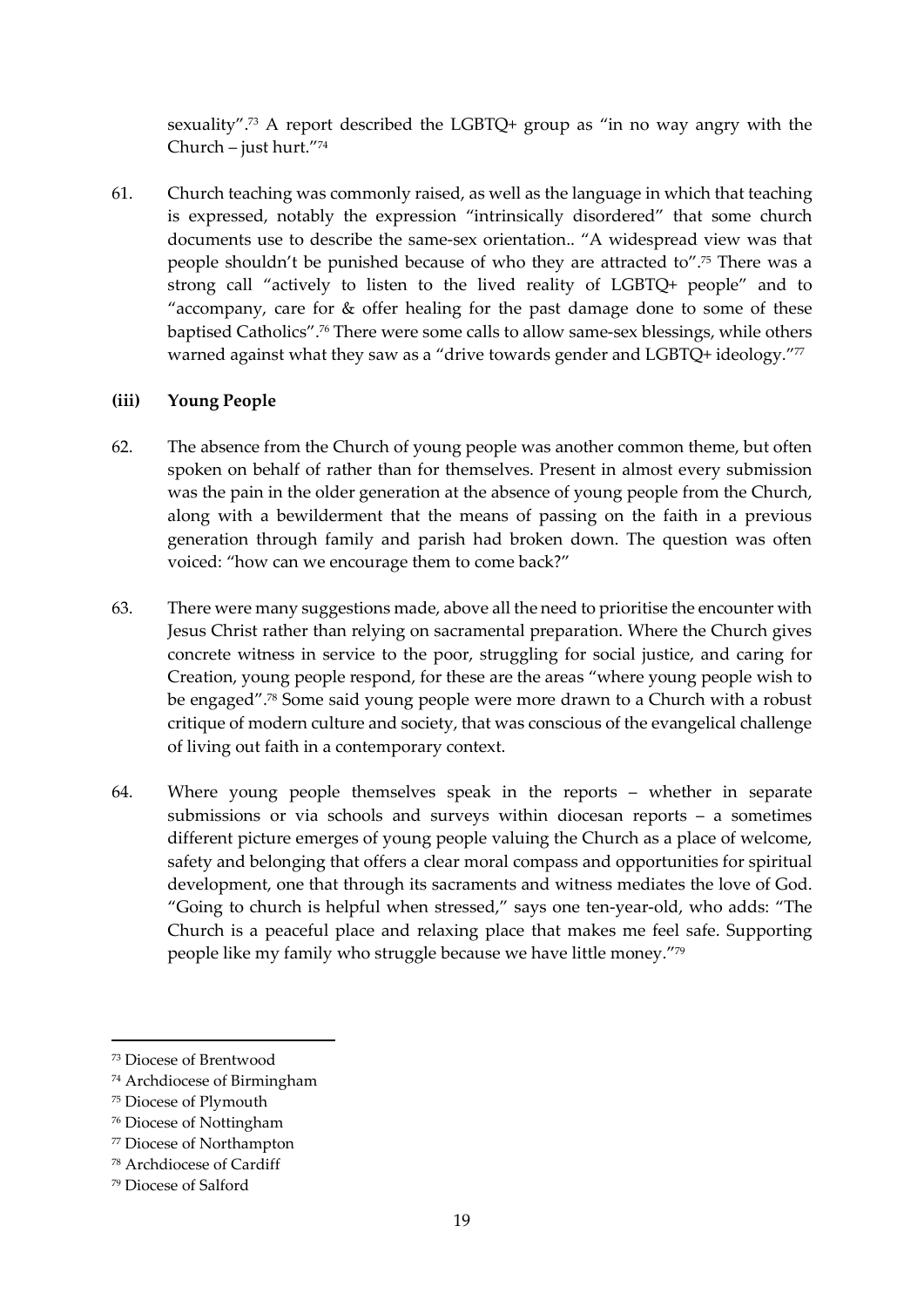- 65. However, there are many calls for the presence of young people to be better valued, for their voices to be heard, and for spaces to be created for their involvement in the liturgy and life of the Church. A clear link is perceived between young people's practice of faith and their participation in the life of the Church: they ask the Church "to be more encouraging and inviting", to provide "opportunities to explore and discuss faith rather than simply have faith 'done to them'". There is a complaint that older people "don't listen to the young" and do not want to share responsibility with them. "We need to overcome resistance to change."<sup>80</sup>
- 66. From Key Stage Two upwards, young people's anxieties turn on their future, above all a concern for creation, and the fear that the planet will become uninhabitable for people and animals. Yet they almost never hear the environment spoken of in homilies.<sup>81</sup> Young people's voices in the reports also place a very high value on equality, and are especially critical that LGBTQ+ people and women are not accorded the place in the Church that their dignity deserves.
- 67. Some struggle with what they perceive as hypocrisy and inconsistency. Many young people ask for the Church to focus less on "regulating behaviour" and more on "creating a space for everyone to grow together in God's love." But there is also a strong call to stand firm in the face of hostility, to be authentic and faithful. "That's hard and it's unpopular," notes one 25-year-old, "but that doesn't make it less true. Yes, Christ is risen in Glory – but first He was crucified in agony".<sup>82</sup>

#### **(iv) Divorced and remarried**

68. Those who are divorced and remarried without an annulment were mentioned often as a marginalised group in the Church who "expressed great hurt at their exclusion" from the Eucharist. <sup>83</sup> There was a perception of injustice, "particularly where the innocent party is concerned", along with criticism that rules barring them are "unnecessarily dogmatic and hurtful on the part of the Church". <sup>84</sup> There is a call for "the lived experience of the faithful to be brought into meaningful dialogue with the official teaching of the Church" and for the pastoral discernment approach to the divorced and remarried set out in *Amoris Laetitia* to be better understood and promoted.<sup>85</sup>

#### **(v) The Traveller Community**

69. A number of submissions mention the Traveller community, helping them to feel welcome and at home, and understanding their needs. One submission talks about the

<sup>80</sup> Diocese of Salford

<sup>81</sup> Dioceses of Hallam, Middlesbrough, East Anglia, Liverpool and Brentwood; Oxford University Chaplaincy.

<sup>82</sup> Oxford University Chaplaincy, Diocese of Shrewsbury.

<sup>83</sup> Diocese of Hallam

<sup>84</sup> Diocese of Leeds

<sup>85</sup> Dioceses of Menevia, Northampton, Arundel and Brighton.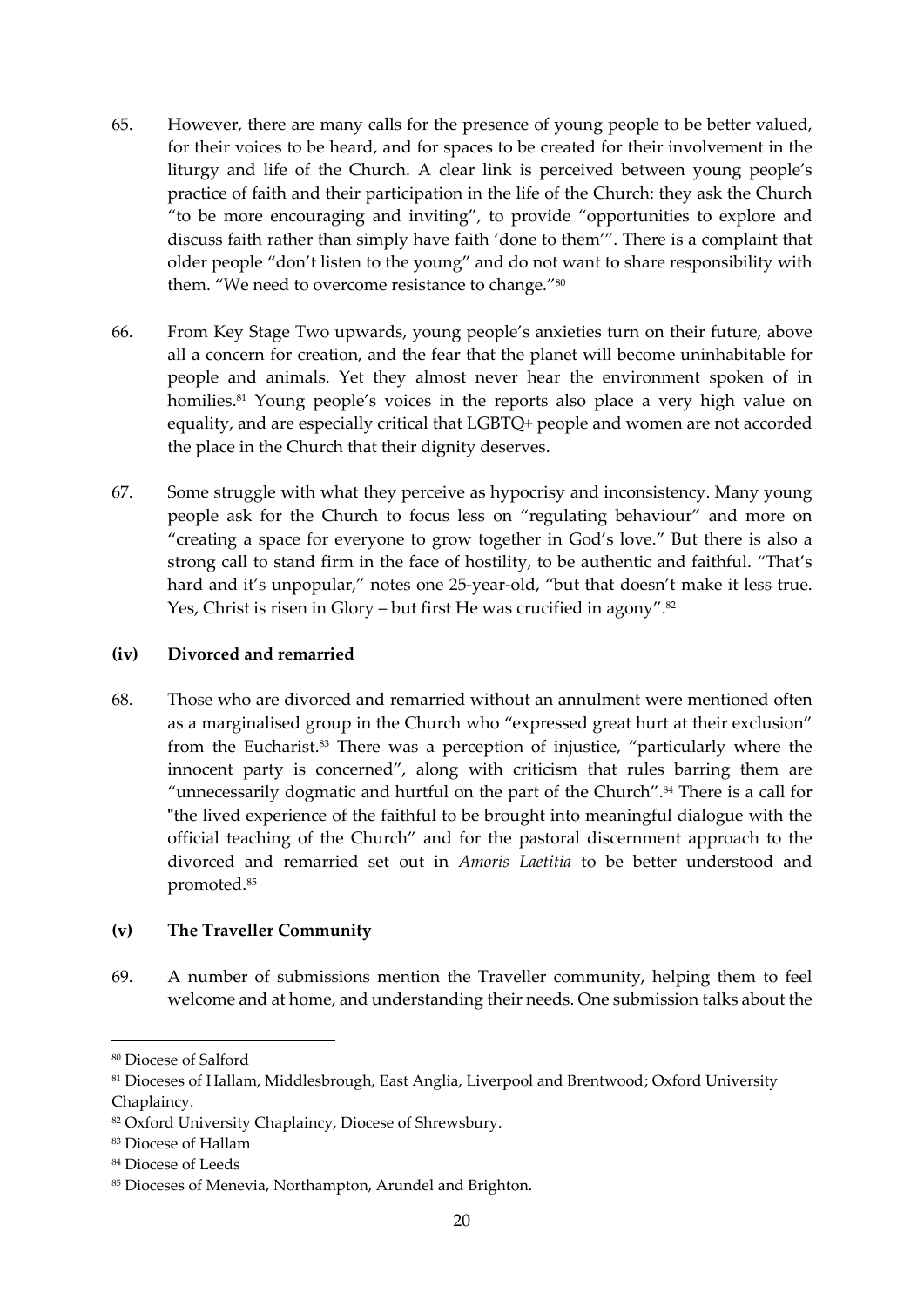community wanting to be more involved in parish life and included in parish ministries. *"*Catholic Traveller families generally expect not be welcomed in parish communities up and down the country*"*. 86

#### **(vi) Those with additional needs**

70. The voices of those suffering degrees of incapacity - whether deafness, blindness, mobility, learning difficulties, etc. – have called in this synod for attention to be given to their needs. They want to participate more in the life of the Church. This might mean introducing or making use of particular facilities and technologies, but the predominant voice asks that the People of God listen to their experience. The testimonies collected in a submission from the Catholic Deaf Association, for example, give a vivid insight into the experience "in the pews" of people battling with loop systems. Overall, people of disability are making the same call as other faithful for coresponsibility and participation in decision-making. "We need to be offered and accept more responsibilities so that we can be more committed". 87

#### **(vii) People of colour**

71. Because the largest concentrations of Catholics in England and Wales are in cities with large diverse communities reflected in parish communities with high numbers of migrants - one-third of Mass goers in the UK are born overseas - the issue of exclusion of people of colour seldom appears in the diocesan reports. The racial and cultural diversity of Catholics is seen as one of the great gifts of the Church in England and Wales. However, this diversity is not reflected in leadership roles in the Church, which are "almost exclusively white", which produces a sense among some people of colour that "decisions are not made by us, but are instead made for us".<sup>88</sup>

#### **(viii) Traditionalists**

72. Although very few in number, a sense of grievance and marginalization is strongly expressed by those who worship using the Missal of 1962. Traditionalists complain of "sadness and anger" at the restrictions they believe were imposed by Pope Francis's *Traditionis Custodes*, which restored to bishops the regulation of the provision of pre-Second Vatican Council liturgies. <sup>89</sup> Adherents of the Traditional Latin Mass (TLM) complain of the "watering down" of liturgical devotion in eucharistic celebrations following the Council, and fear that the Church has capitulated to "modernistic" ideas. <sup>90</sup> In response to questions about marginalisation and exclusion, both TLM adherents and those committed to "maintaining traditional Catholic teaching against what they interpret as harmful modifications" feel "badly treated by the bishops and

<sup>86</sup> Catholic Association for Racial Justice

<sup>87</sup> Catholic Deaf Association

<sup>88</sup> Catholic Association for Racial Justice

<sup>89</sup> Diocese of Hallam

<sup>&</sup>lt;sup>90</sup> Diocese of Shrewsbury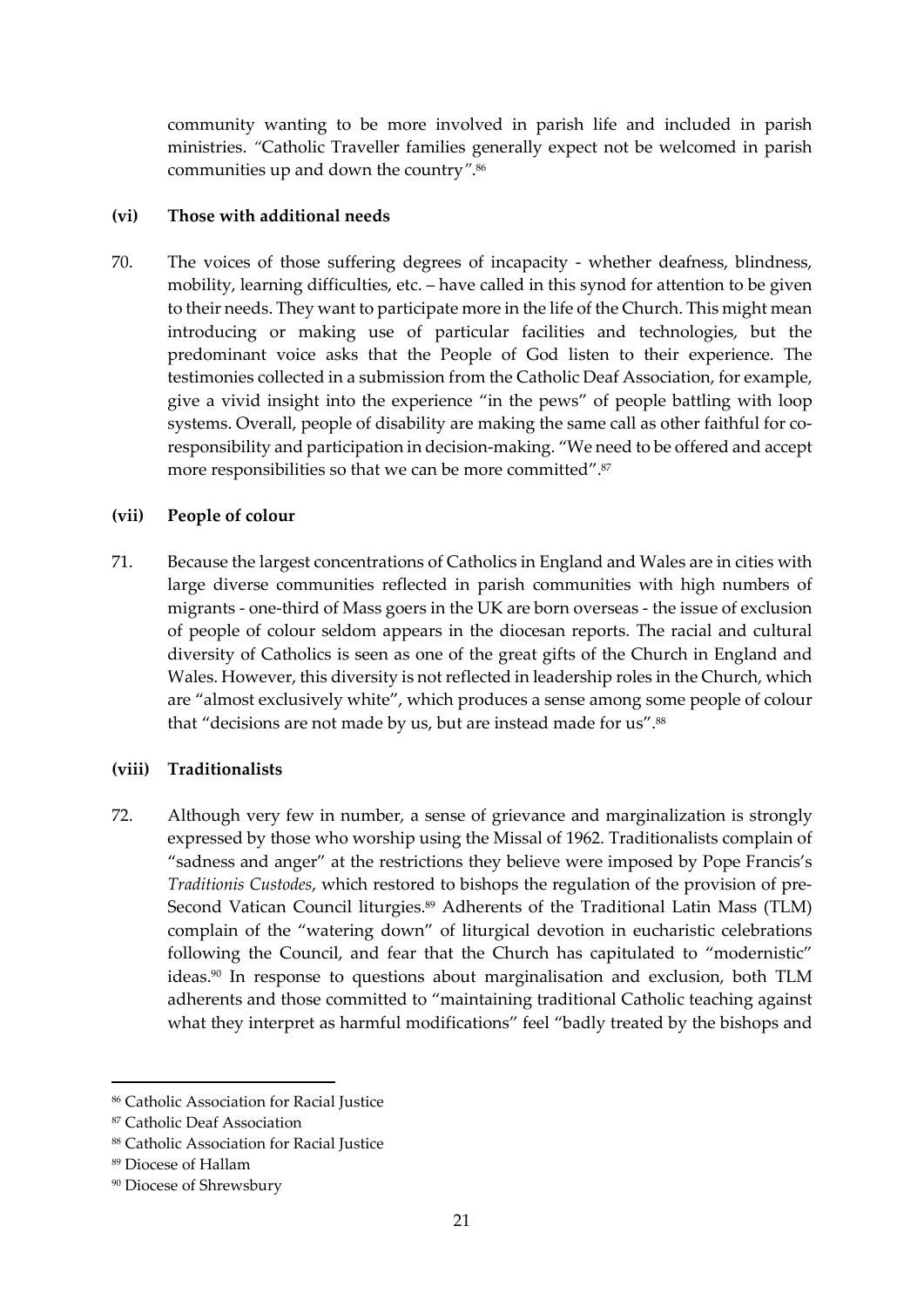by Pope Francis" and "saddened by a sense that their views are habitually denigrated and their voices left unheard and unanswered."<sup>91</sup>

<sup>&</sup>lt;sup>91</sup> Diocese of Wrexham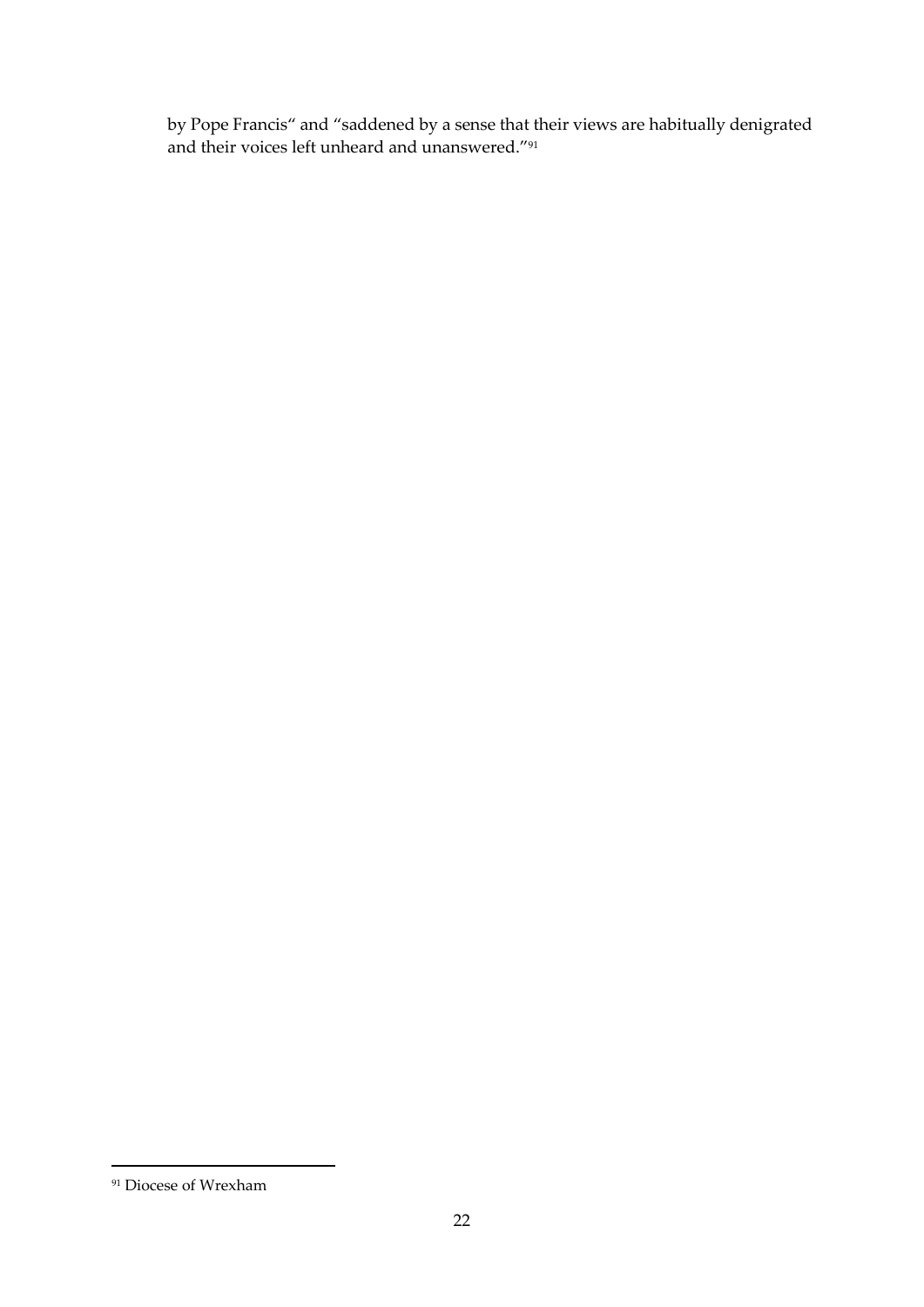## **VI TOWARDS A SYNODAL CHURCH IN ENGLAND AND WALES**

- 73. The Church exists to announce the Gospel, a mission the People of God fulfils when it witnesses to the mercy it has received gratuitously through words and actions in the service, above all, of those in need. That mission is deeply bound up with making known the communion that has entered history in the Son of God made Man. This life of communion gives the Church "the face of synodality", that is, a journey of mutual listening in which all listen to each other and all listen to what the Spirit of Truth has to say to the Churches.<sup>92</sup>
- 74. The purpose of the synodal journey is to enable the Church more fruitfully to fulfil that mission of evangelisation. A synodal Church "walks forward in communion to pursue a common mission through the participation of each and every one of her members", who have received the Holy Spirit in baptism and confirmation and "are endowed with diverse gifts and charisms for the renewal and building up of the Church, as members of the Body of Christ."<sup>93</sup>
- 75. The experience of the synod, while stumbling and uneven, has "begun something momentous" in the People of God of England and Wales.<sup>94</sup> The process and practice of synodality have already opened the Church to the graces of the conversion that through the synod the faithful have called for. There are many testimonies to this: "Many dream of a Church which embraces this way of working as a path by which the Church can more fruitfully fulfil her mission of evangelisation in the world … We need to walk together well, even when we disagree."<sup>95</sup> "Through this process we have discovered that synodality is a way of being Church – in fact, it is *the* way of being Church".<sup>96</sup> "The Holy Spirit is asking us to be more synodal."<sup>97</sup>
- 76. There is a felt desire in the reports that the synodal process now be embedded in dioceses and parishes, and that structures and formation be introduced at every level to enable this. There is a consistent call for formation in synodality, including a better understanding of how it was lived in the early Church and developed in the different Christian traditions. Within the Catholic Church in these islands, for example, the Syro-Malabar Christians continue ancient synodal structures and processes born of the early Church.<sup>98</sup> There is a felt need in the UK context of a clear account of Catholic synodality in the past and in Pope Francis's teaching, one that shows both commonalities but also contrasts with the synodical governance in the Anglican tradition.

<sup>92</sup> Cf *Praedicate Evangelium*, 1, 2 & 4.

<sup>93</sup> Synod *Vademecum*

<sup>94</sup> Archdiocese of Southwark

<sup>95</sup> Diocese of Plymouth

<sup>96</sup> Diocese of Northampton

<sup>97</sup> Diocese of Salford

<sup>98</sup> Catholic Syro-Malabar Eparchy of Great Britain names these as *Prathinidhiyogam*, *Palliyogam* and *Desayogam*.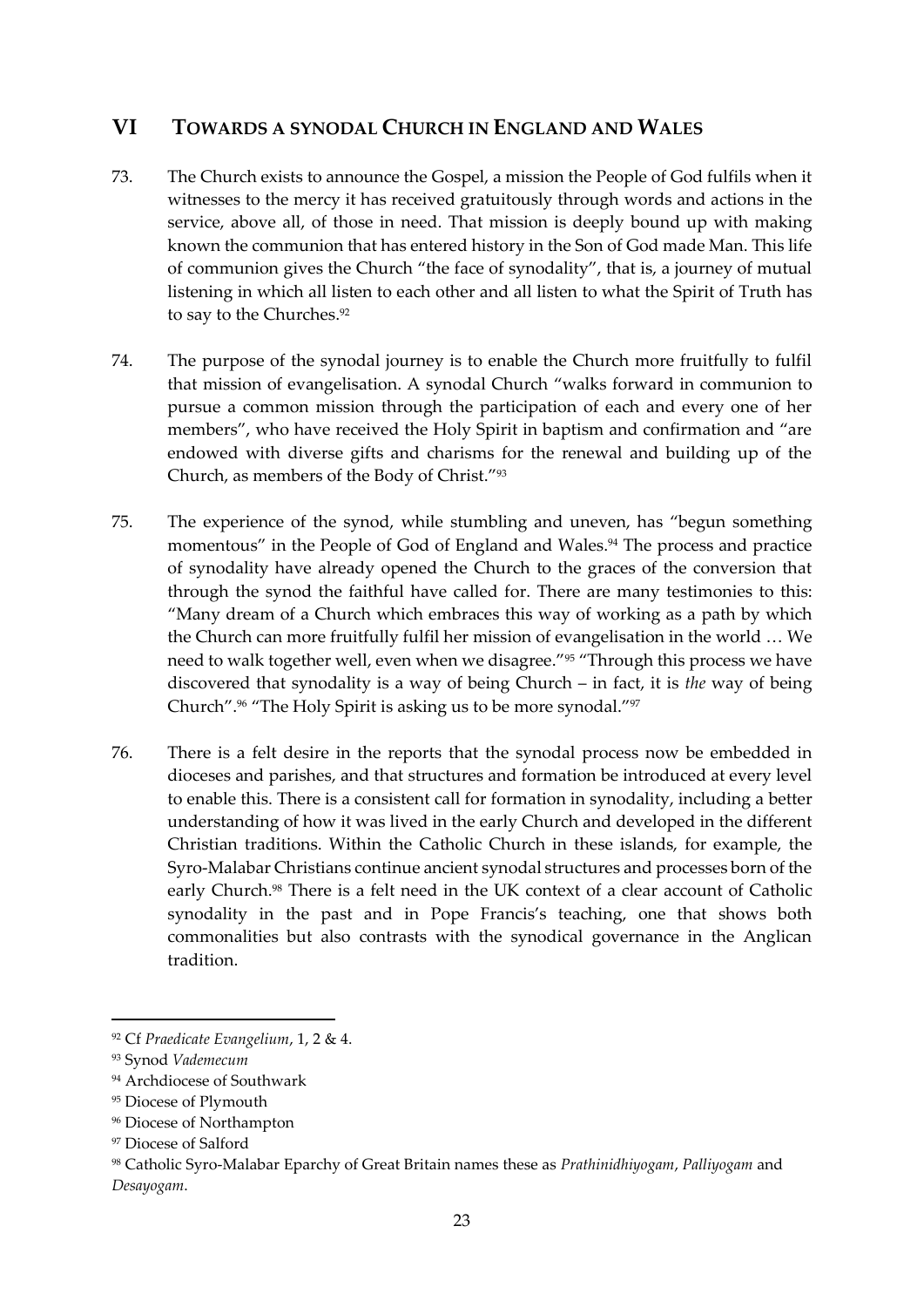- 77. The path to a synodal Church requires reviewing and removing obstacles to listening and participation. The reports hope for a "new leadership style" that reflects a relationship between priests and lay faithful of collaboration and co-responsibility, and for structures that facilitate dialogue, discernment and participation in decision*making* processes, while respecting that decision*-taking* is the task of designated authority. The common view expressed is that key decisions shaping the life of the Church at all levels need to be rooted in processes of discernment involving as many as possible. There is a strong recognition in the reports that synodality deepens formation for mission.
- 78. To broaden participation in decision-making processes the reports propose that parish pastoral councils be not just optional but statutory, and to be seen as sources not just of technical expertise but of wisdom and discernment. Parish advisory councils will increasingly be key to sustaining the life of parishes in the absence of resident clergy, not just in rural areas, and need to be invigorated and strengthened as a matter of urgency. 99
- 79. This is also the time to establish or consolidate mechanisms for listening and consultation to overcome the distance between church governance and the life of the faithful. The principle dear to the Church of the first millennium, "what affects all should be discussed by all", needs to inspire new methods of prayerful listening and discussion, as well as formation in synodal practices and methods. <sup>100</sup> There is evidence that synodal conversion is already underway. The reports announce plans for local synods and assemblies, and there are proposals for standing bodies such as pastoral councils that allow the bishop to listen directly to the whole People of God. Such bodies should make special provision for marginalised groups to be heard and to influence diocesan decisions, possibly as an "enduring forum". <sup>101</sup> Without yet identifying concrete steps, many reports announce diocese-wide conferences over the next year to reflect on the fruits of the synod listening, stressing that such reflection should not need to await the outcome of the synod's conclusion in Rome in October 2023.
- 80. Becoming a synodal Church means listening better, sharing information more broadly, and becoming more transparent and accessible. It means making better use of digital platforms and social media to develop a more networked, horizontal style of communication. How dioceses and parishes communicate should be reviewed: are the faithful treated as subjects or objects? Does our language dictate or invite? Who has been included and who excluded?
- 81. Synodal conversion will be merely or superficially structural without a commitment to facilitate personal conversion, enabling an encounter and relationship with the person of Jesus Christ through prayer, retreats, pilgrimages, eucharistic liturgies,

<sup>99</sup> Archdiocese of Cardiff

<sup>100</sup> Quoted by Pope Francis in his address on the 50<sup>th</sup> anniversary of the institution of the Synod of Bishops, 17 October 2015.

<sup>&</sup>lt;sup>101</sup> Archdioceses of Birmingham and Cardiff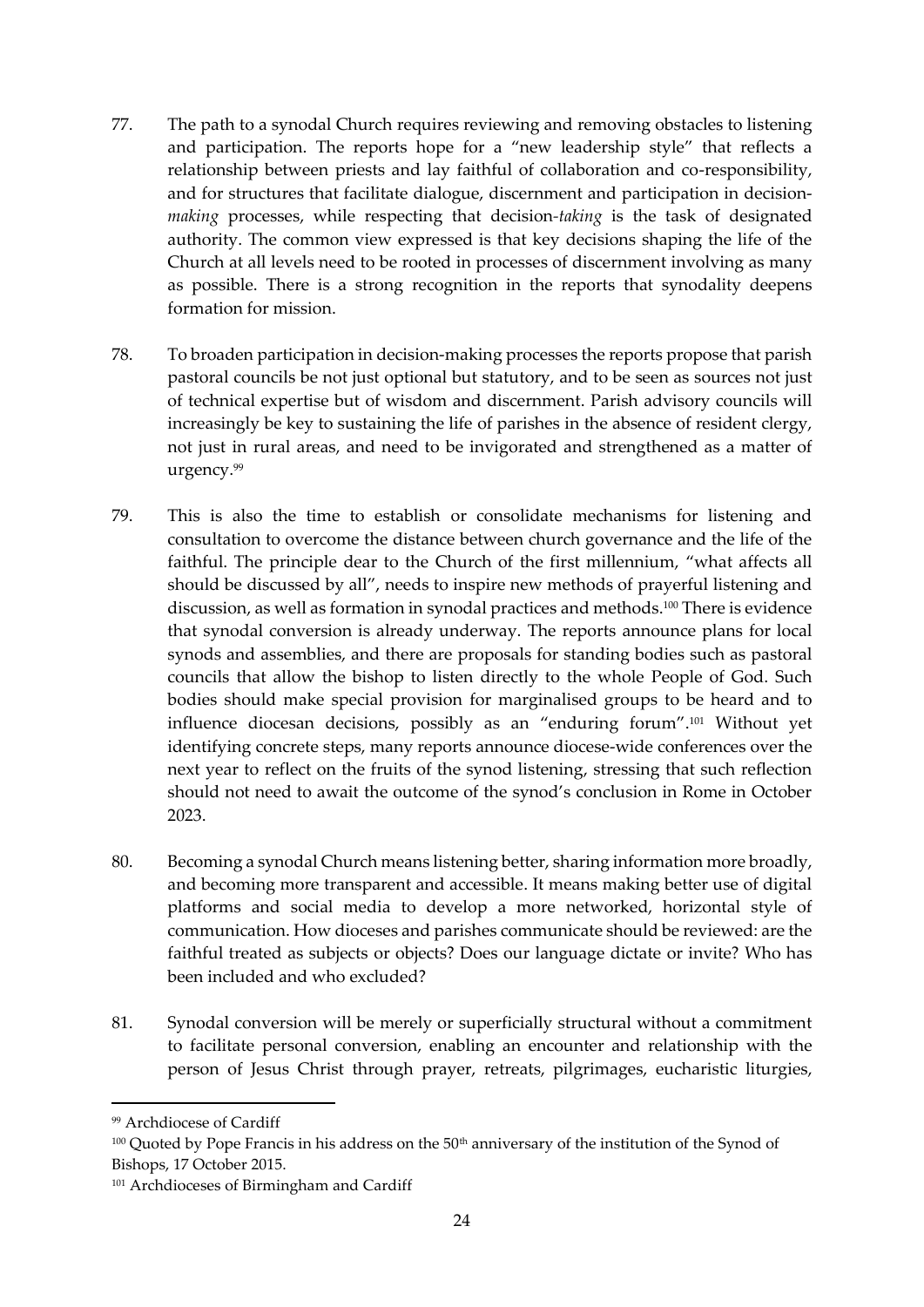spiritual accompaniment and faith-sharing in groups. Participation in mission flows from a deepening communion: for the faithful to see themselves as missionary disciples, they need to experience the joy of belonging, which is in turn fruit of participation. An ever deepening synodality will both reflect and enable the journey of faith.

- 82. Key to deepening the bonds of belonging to Christ and to each other are small groups prayerfully reflecting on Scripture (*lectio divina*) and other kinds of prayer. Most reports mention basic ecclesial-type communities that include both lay people and clergy as key to fostering a synodal culture of humble listening and honest speaking. They enable participation, especially for those on the margins, and are vital for transcending debilitating divisions between Catholics, allowing the Spirit to reconcile diversity and open new horizons while uniting the body.
- 83. The personal journey of a joy-filled faith spills forth in missionary discipleship, which in turn calls for resources to be directed into formation opportunities for both lay people and priests. There is a profound hunger, at least on the part of those who took part in the synod, to deepen their faith through learning and skills in order to offer themselves for mission and service. Synodality "requires us to be open to the voice of the Holy Spirit and making listening a norm of pastoral ministry."<sup>102</sup>
- 84. Shared responsibility for mission calls for courses in spirituality, doctrine, Scripture, Catholic Social Teaching, the teaching of the Second Vatican Council as well as a grounding in social, ethical and moral positions which are at odds with contemporary society but precisely for that reason opportunities for dialogue and evangelisation. Along with the thirst for formation is a dream that the disconnect between Church and world be bridged by ordinary faithful "who know where they stand" (St John Henry Newman) and who can express their convictions in ways that are clear, confident, and joyful. In the same way, the reports ask bishops and others who teach to be bold and prophetic in their defence of the Gospel on issues such as the dignity of migrants, the care for creation, prison reform and concern for the poor.
- 85. Formation is also called for in the art of discernment of spirits, spiritual conversation, group facilitation and other skills and practices of synodality. A Church in which responsibility for mission is shared requires training in the discernment of charisms. "We're all leaders with gifts from God through Jesus Christ the Holy Spirit, awaiting recognition and use to bring about healing and change in the world."<sup>103</sup> "We need to call people into ministries, say to them: 'I see in you …' and person by person discern with them their gifts."<sup>104</sup>

<sup>102</sup> Archdiocese of Birmingham

<sup>103</sup> Archdiocese of Liverpool

<sup>104</sup> Diocese of Arundel and Brighton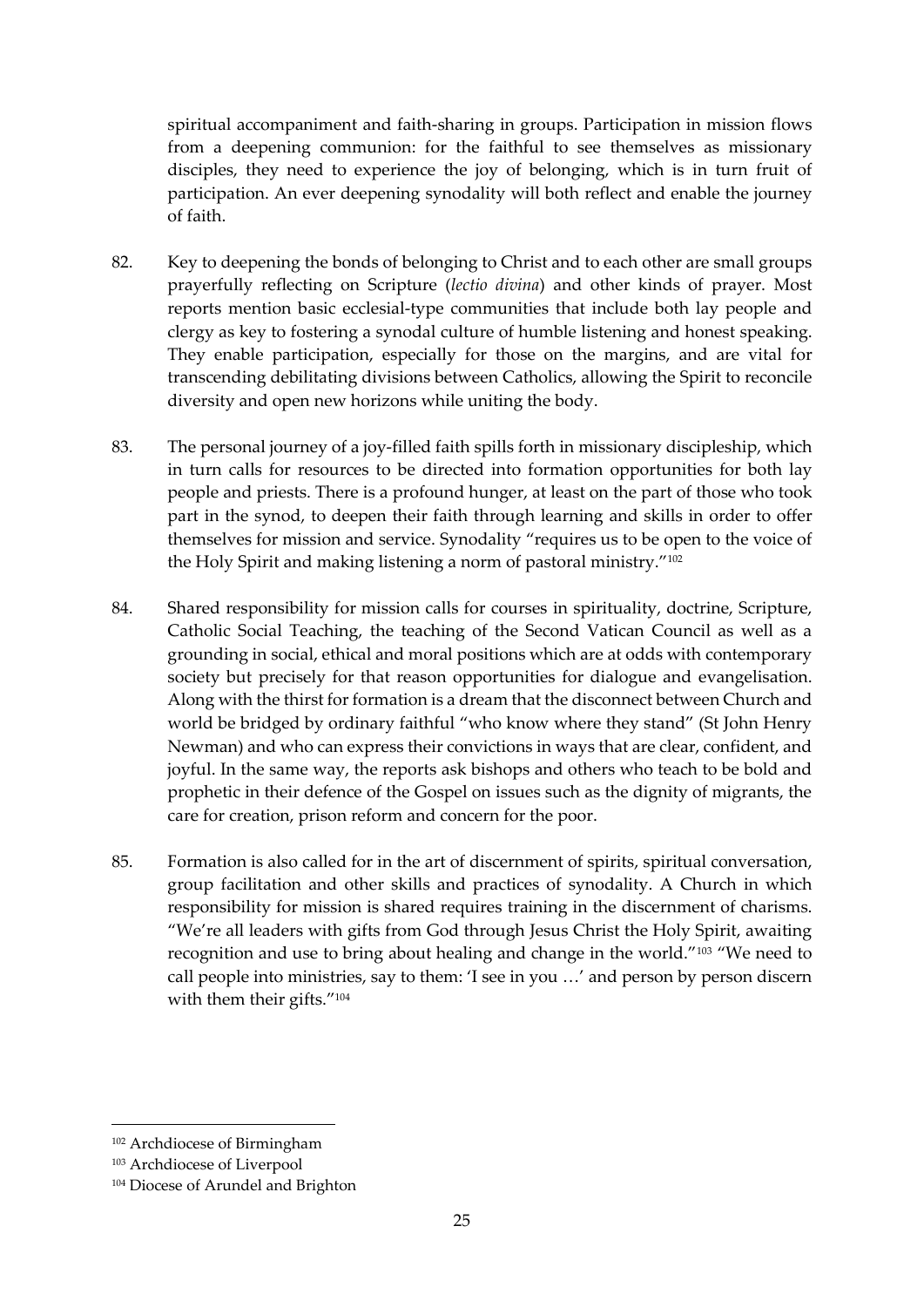86. "A striking feature of the submissions was the widespread desire for mission and outreach."<sup>105</sup> "'Let me out!' the Spirit cries". <sup>106</sup> An ever-deepening synodality will be reflected in greater attentiveness to the peripheries of suffering and need, both locally and globally, such that parishes and schools become ever more outward-facing, evangelising, and mission-oriented. A synodal Church in which the faithful assemble, listen and discern is more likely to recognise Christ in the cry of the poor and the cry of the earth, and to respond in concrete apostolic actions that make visible God's compassion for all His creatures.

<sup>105</sup> Archdiocese of Southwark

<sup>106</sup> Lay Community of St Benedict